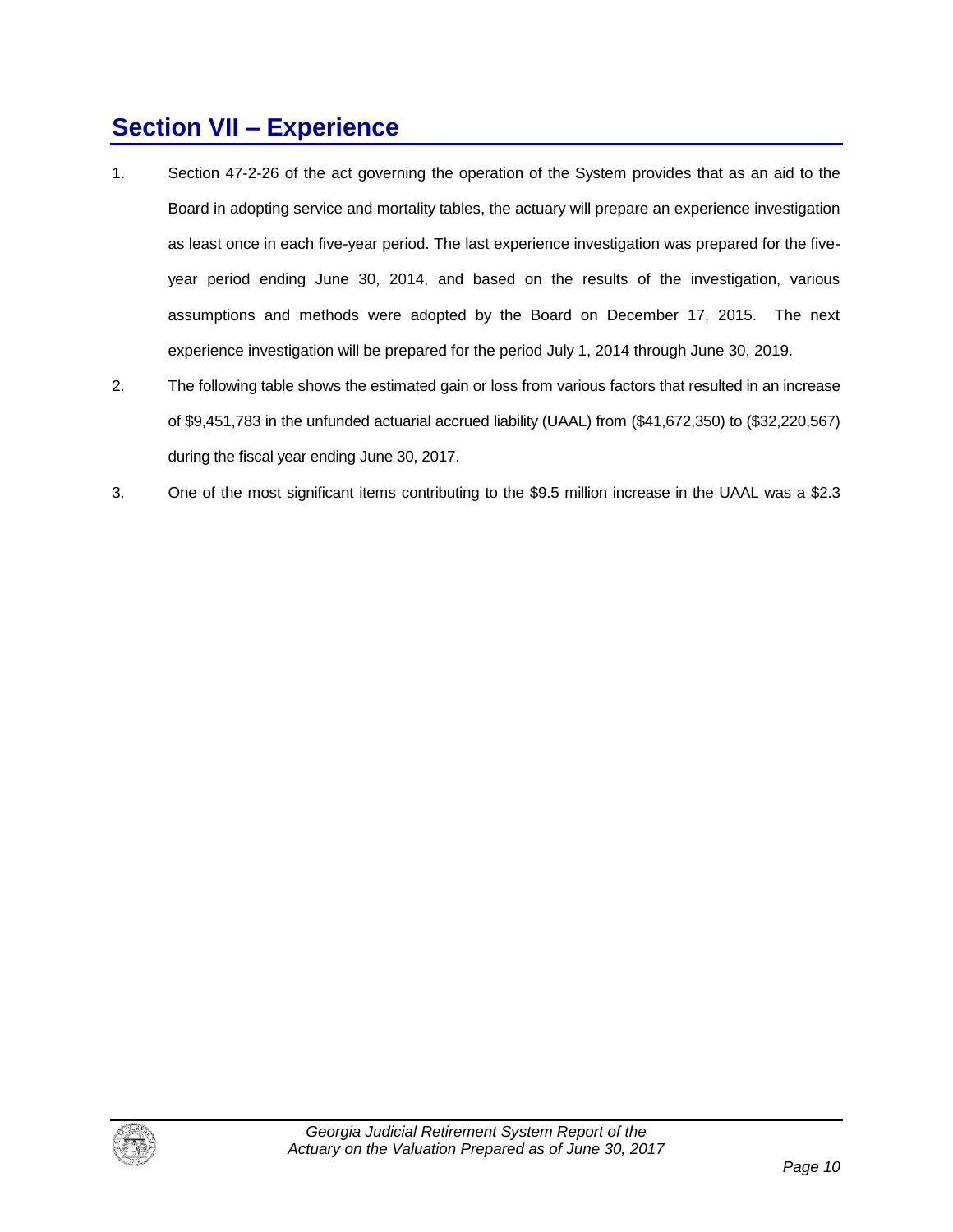

# **Section VII – Experience**

## **ANALYSIS OF THE CHANGE IN UNFUNDED ACTUARIAL ACCRUED LIABILITY**

(in thousands of dollars)

| <b>ITEM</b>                                                                                                                                                                                                   | <b>AMOUNT OF</b><br><b>INCREASE/</b><br>(DECREASE)                                          |
|---------------------------------------------------------------------------------------------------------------------------------------------------------------------------------------------------------------|---------------------------------------------------------------------------------------------|
| Interest (7.40%) added to previous UAAL<br>Accrued liability contribution                                                                                                                                     | \$<br>(3, 125.4)<br>1,245.0                                                                 |
| Experience:<br>Valuation asset growth<br>Pensioners' mortality<br>Turnover and retirements<br>New entrants<br>Salary increases<br>Method changes<br>Amendments<br>Assumption changes<br>Miscellaneous changes | (1,538.9)<br>(339.7)<br>2,307.0<br>2,353.1<br>187.7<br>0.0<br>3,345.4<br>3,615.6<br>1,402.0 |
| Total                                                                                                                                                                                                         | \$<br>9,451.8                                                                               |

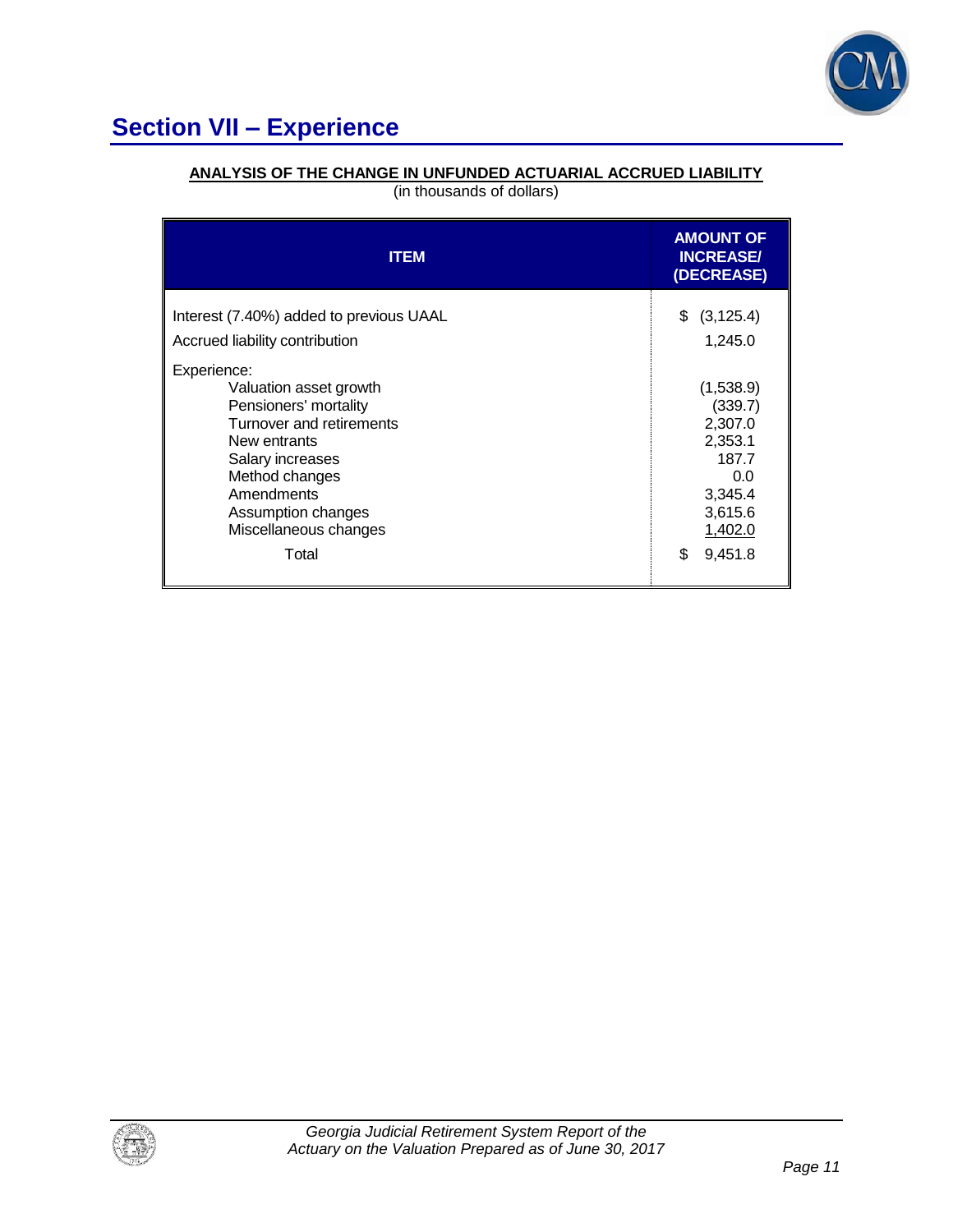

## **Schedule A – Valuation Balance Sheet**

#### **VALUATION BALANCE SHEET SHOWING THE PRESENT AND PROSPECTIVE ASSETS AND LIABILITIES OF THE GEORGIA JUDICIAL RETIREMENT SYSTEM AS OF JUNE 30, 2017**

|      | <b>ACTUARIAL LIABILITIES</b>                                                                                                                                                                                                                                                    |                                          |                    |
|------|---------------------------------------------------------------------------------------------------------------------------------------------------------------------------------------------------------------------------------------------------------------------------------|------------------------------------------|--------------------|
| (1)  | Present value of prospective benefits payable on account of<br>present retired members, beneficiaries of deceased<br>members, and members entitled to deferred vested<br>benefits<br>Service and disability benefits<br>Death and survivor benefits<br>Deferred vested benefits | \$195,037,149<br>16,618,293<br>9,082,435 |                    |
|      | Total                                                                                                                                                                                                                                                                           |                                          | \$<br>220,737,877  |
| (2)  | Present value of prospective benefits payable on account of<br>present active members                                                                                                                                                                                           |                                          | 280,727,511        |
| (3)  | TOTAL ACTUARIAL LIABILITIES                                                                                                                                                                                                                                                     |                                          | 501,465,388<br>S   |
|      | PRESENT AND PROSPECTIVE ASSETS                                                                                                                                                                                                                                                  |                                          |                    |
|      |                                                                                                                                                                                                                                                                                 |                                          |                    |
| (4)  | Actuarial value of assets                                                                                                                                                                                                                                                       |                                          | 439,828,000<br>\$. |
| (5)  | Present value of total future contributions = $(3)-(4)$                                                                                                                                                                                                                         | 61,637,388<br>\$                         |                    |
| (6)  | Present value of future member contributions                                                                                                                                                                                                                                    |                                          | 37,382,202         |
| (7)  | Present value of future employer contributions = $(5)-(6)$                                                                                                                                                                                                                      | 24,255,186<br>\$                         |                    |
| (8)  | Employer normal contribution rate (net of expenses)                                                                                                                                                                                                                             | 11.89%                                   |                    |
| (9)  | Present value of future payroll                                                                                                                                                                                                                                                 | \$474,985,298                            |                    |
| (10) | Prospective normal contributions = $(8) \times (9)$                                                                                                                                                                                                                             |                                          | 56,475,753         |
| (11) | Prospective unfunded accrued liability<br>contributions = $(7)-(10)$                                                                                                                                                                                                            |                                          | (32, 220, 567)     |
| (12) | TOTAL PRESENT AND PROSPECTIVE ASSETS                                                                                                                                                                                                                                            |                                          | 501,465,388        |

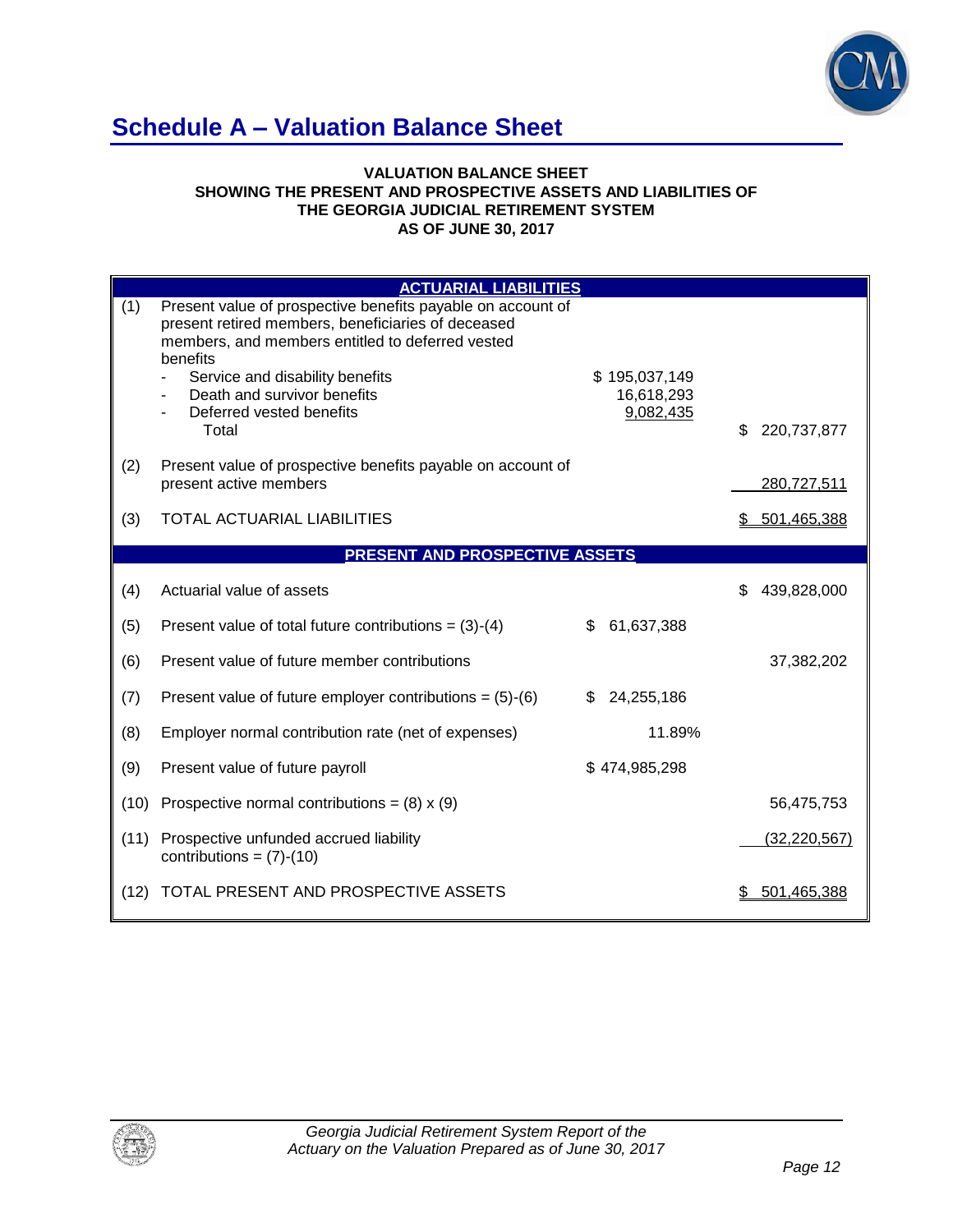

## **Schedule B – Development of Actuarial Value of Assets**

### **DEVELOPMENT OF ACTUARIAL VALUE OF ASSETS**

| (1) | Actuarial Value Beginning of Year                                                                                                                                                       | \$       | 418,412,000                                                            |
|-----|-----------------------------------------------------------------------------------------------------------------------------------------------------------------------------------------|----------|------------------------------------------------------------------------|
| (2) | Fair Value End of Year                                                                                                                                                                  | \$       | 441,182,000                                                            |
| (3) | Fair Value Beginning of Year                                                                                                                                                            | \$       | 403,011,000                                                            |
| (4) | Cash Flow                                                                                                                                                                               |          |                                                                        |
|     | (a)<br>Contributions<br>(b)<br><b>Benefit Payments</b><br>(c)<br><b>Administrative Expenses</b><br>(d)<br><b>Investment Expenses</b><br>Net: $(4)(a) + (4)(b) + (4)(c) + (4)(d)$<br>(e) | \$<br>\$ | 11,590,000<br>(21,950,000)<br>(728,000)<br>(179,000)<br>(11, 267, 000) |
| (5) | Investment Income                                                                                                                                                                       |          |                                                                        |
|     | Fair Total: $(2) - (3) - (4)(e)$<br>(a)<br>Assumed Rate of Return for Current Year<br>(b)<br>Amount for Immediate Recognition:<br>(c)                                                   | \$       | 49,438,000<br>7.40%                                                    |
|     | $[(3) \times (5)(b)] + [((4)(a) + (4)(b) + (4)(c)) \times (5)(b) \times 0.5] - (4)(d)$<br>(d)<br>Amount for Phased-In Recognition: $(5)(a) - (5)(c)$                                    | \$       | 29,989,000<br>19,449,000                                               |
| (6) | Phased-In Recognition of Investment Income                                                                                                                                              |          |                                                                        |
|     | (a)<br>Current Year: $(5)(d) / 5$<br>(b)<br><b>First Prior Year</b><br>Second Prior Year<br>(c)<br>(d)<br><b>Third Prior Year</b><br>Fourth Prior Year<br>(e)                           | \$       | 3,890,000<br>(5,010,000)<br>(2,993,000)<br>6,807,000                   |
|     | (f)<br><b>Total Recognized Investment Gain</b>                                                                                                                                          | \$       | 2,694,000                                                              |
| (7) | Actuarial Value End of Year: $(1) + (4)(e) + (5)(c) + (6)(f)$                                                                                                                           | \$       | 439,828,000                                                            |
| (8) | Difference Between Fair & Actuarial Values: $(2) - (7)$                                                                                                                                 | \$       | 1,354,000                                                              |
| (9) | Rate of Return on Actuarial Value                                                                                                                                                       |          | 7.87%                                                                  |

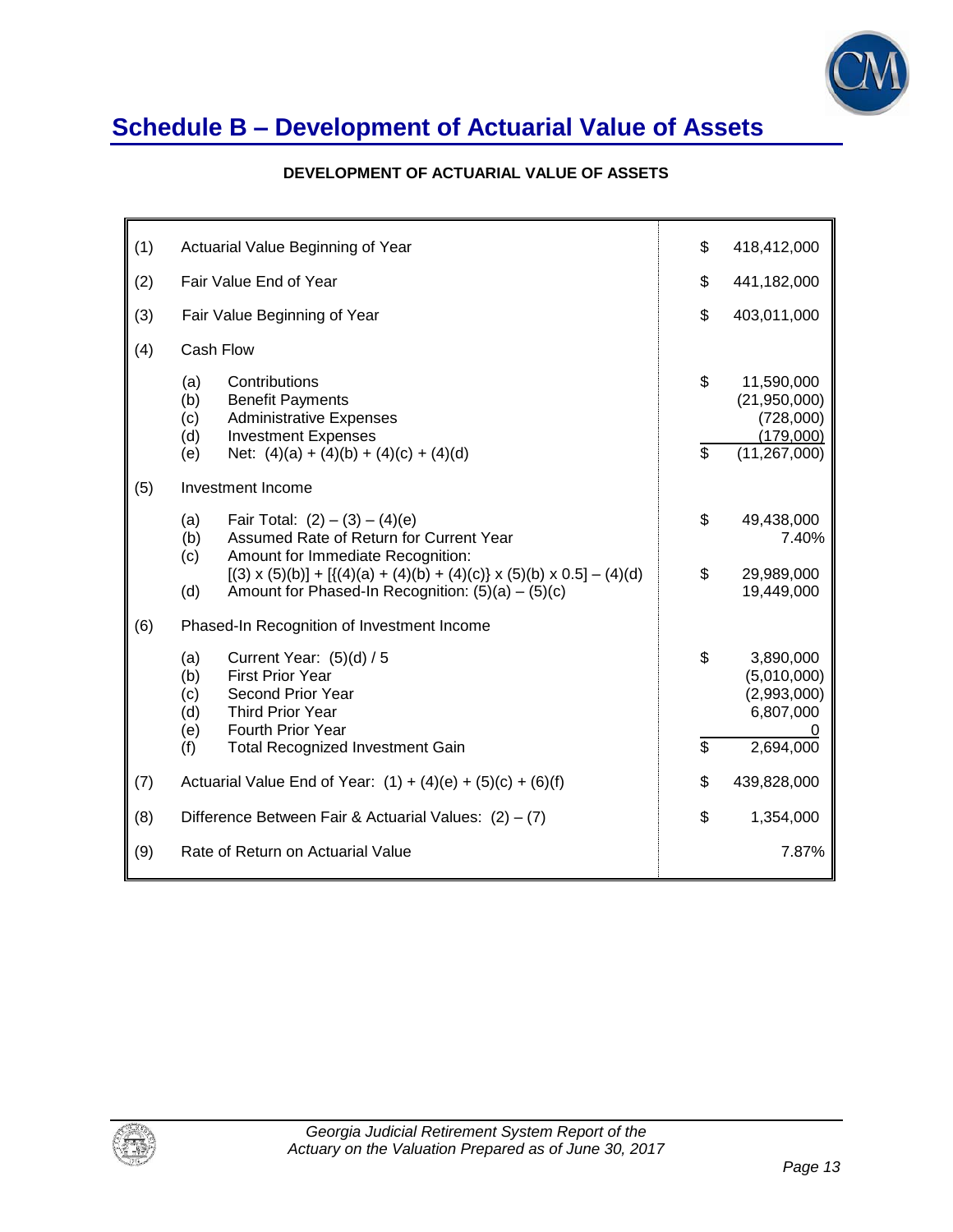

## **Schedule C – Summary of Receipts and Disbursements**

|                                                              | <b>YEAR ENDING</b>            |                               |  |
|--------------------------------------------------------------|-------------------------------|-------------------------------|--|
| Receipts for the Year                                        | June 30, 2017                 | June 30, 2016                 |  |
|                                                              | (\$1,000's)                   | (\$1,000's)                   |  |
| Contributions:<br><b>Members</b><br>Non-employer<br>Employer | \$<br>4,906<br>2,603<br>4,081 | \$<br>5,507<br>2,869<br>4,754 |  |
| Subtotal                                                     | \$<br>11,590                  | \$<br>13,130                  |  |
| <b>Investment Earnings</b>                                   | 49,259                        | 5,055                         |  |
| <b>TOTAL</b>                                                 | \$<br>60,849                  | \$<br>18,185                  |  |
| Disbursements for the Year                                   |                               |                               |  |
| <b>Benefit Payments</b>                                      | \$<br>21,784                  | \$<br>19,011                  |  |
| <b>Refunds to Members</b>                                    | 166                           | 261                           |  |
| <b>Administrative Expenses</b>                               | 728                           | 754                           |  |
| <b>TOTAL</b>                                                 | \$<br>22,678                  | \$<br>20,026                  |  |
| <b>Excess of Receipts over Disbursements</b>                 | \$<br>38,171                  | \$<br>(1,841)                 |  |
| <b>Reconciliation of Asset Balances</b>                      |                               |                               |  |
| Asset Balance as of the Beginning of Year                    | \$<br>403,011                 | \$<br>404,852                 |  |
| Excess of Receipts over Disbursements                        | 38,171                        | (1, 841)                      |  |
| Asset Balance as of the End of Year                          | \$<br>441,182                 | \$<br>403,011                 |  |
| Rate of Return                                               | 12.39%                        | 1.26%                         |  |

#### **SUMMARY OF RECEIPTS AND DISBURSEMENTS (Fair Value)**

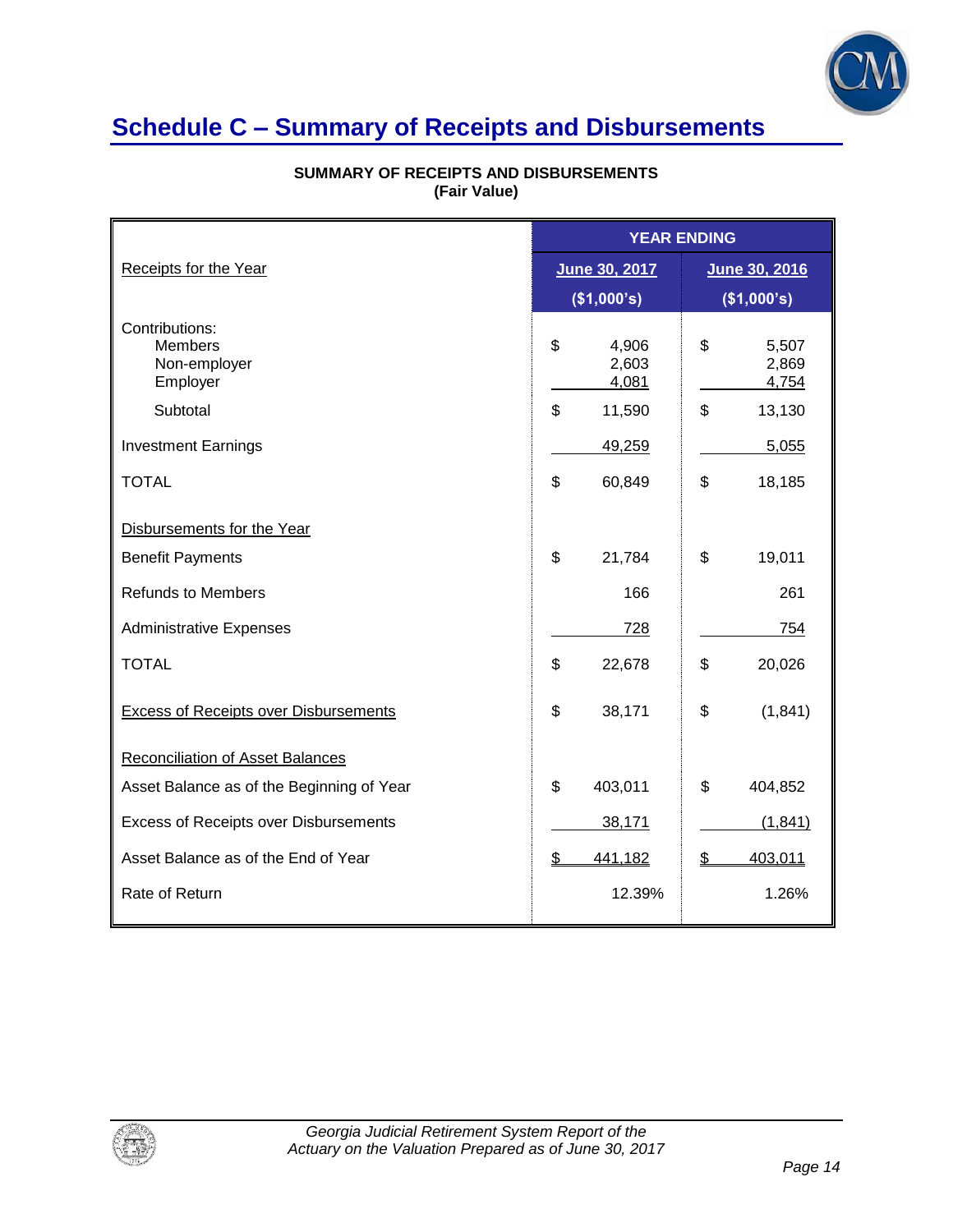

## **Schedule D – Outline of Actuarial Assumptions and Methods**

Actuarial assumptions and methods adopted by the Board December 17, 2015. Valuation interest rate adopted by the Board March 15, 2018.

**VALUATION INTEREST RATE:** 7.40% per annum, compounded annually, net of investment expenses, composed of a 2.75% inflation assumption and a 4.75% real rate of investment return assumption.

**SALARY INCREASES:** 4.50% annually

**SEPARATIONS BEFORE SERVICE RETIREMENT:** Representative values of the assumed annual rates of separation before service retirement are as follows:

|            | <b>Annual Rates of</b> |              |              |                   |
|------------|------------------------|--------------|--------------|-------------------|
| <b>Age</b> | <b>Withdrawal</b>      | <b>Death</b> |              | <b>Disability</b> |
|            |                        | Men          | <b>Women</b> |                   |
| 20         | 4.0%                   | .032%        | .018%        | .03%              |
| 25         | 4.0                    | .035         | .019         | .03               |
| 30         | 4.0                    | .041         | .025         | .05               |
| 35         | 4.0                    | .072         | .044         | .08               |
| 40         | 6.0                    | .100         | .066         | .10               |
| 45         | 4.0                    | .140         | .104         | .18               |
| 50         | 3.0                    | .198         | .156         | .25               |
| 55         | 2.5                    | .281         | .223         | .45               |
| 60         | 2.5                    | .409         | .306         | .73               |
| 65         | 2.5                    | .560         | .430         | 1.18              |

**RETIREMENT:** The assumed annual rates of retirement are shown below.

| Age       | <b>Annual Rates</b><br>of Retirement |
|-----------|--------------------------------------|
| 60        | 15%                                  |
| 61        | 10                                   |
| 62        | 12                                   |
| $63 - 64$ | 10                                   |
| $65 - 69$ | 15                                   |
| $70 - 74$ | 25                                   |
| 75        | 100                                  |

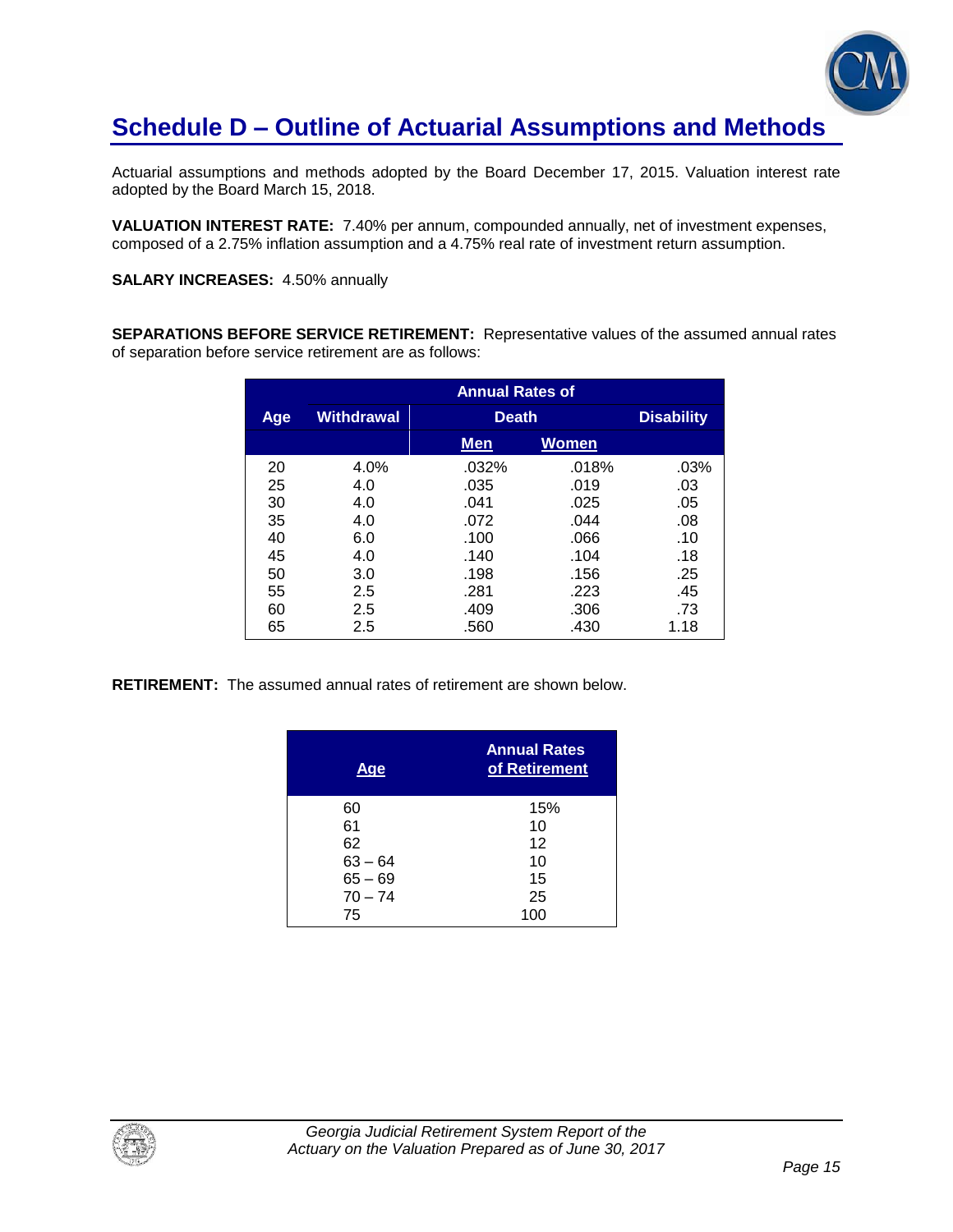

## **Schedule D – Outline of Actuarial Assumptions and Methods**

**DEATHS AFTER RETIREMENT:** Since the System has minimal post-retirement mortality experience, the System uses the same mortality tables used for the Employees' Retirement System of Georgia. The RP-2000 Combined Mortality Table projected to 2025 with projection scale BB and set forward 2 years for both males and females is used for the period after retirement and for dependent beneficiaries. For the period after disability retirement, the RP-2000 Disabled Mortality Table projected to 2025 with projection scale BB and set back 7 years for males and set forward 3 years for females is used. There is a margin for future mortality improvement in the tables used by the System. Based on the results of the most recent experience study adopted by the Board on December 17, 2015, the numbers of expected future deaths are 9-12% less than the actual number of deaths that occurred during the study period for healthy retirees and disabled retirees. Representative values of the assumed annual rates of mortality for service retirements and beneficiaries are as follows:

| Age | Men    | Women  | Age | <b>Men</b> | Women  |
|-----|--------|--------|-----|------------|--------|
| 40  | 0.113% | 0.079% | 65  | 1.130%     | 0.899% |
| 45  | 0.161  | 0.123  | 70  | 1.870      | 1.528  |
| 50  | 0.247  | 0.187  | 75  | 3.215      | 2.522  |
| 55  | 0.425  | 0.292  | 80  | 5.516      | 4.163  |
| 60  | 0.699  | 0.492  | 85  | 9.563      | 7.124  |

**ADMINISTRATIVE EXPENSES:** Budgeted expenses for the fiscal year are added to the normal cost contribution.

**AMORTIZATION METHOD AND PAYROLL GROWTH ASSUMPTION:** Level percentage of payroll, assuming payroll will increase 3.25% per year.

**ASSET METHOD:** Actuarial Value, as developed in Schedule B. The actuarial value of assets recognizes a portion of the difference between the fair value of assets and the expected value of assets, based on the assumed valuation rate of return. The actuarial value was set equal to the fair value as of June 30, 2013. The amount recognized each year beginning June 30, 2014 is 20% of the difference between fair value and expected actuarial value.

**PERCENT MARRIED:** For members hired on and after July 1, 2012, 100% are assumed to be married. For these members and for members who have elected spouse coverage, husbands are assumed to be three years older than their wives.

**VALUATION METHOD:** Entry age actuarial cost method. See Schedule E for a brief description of this method.

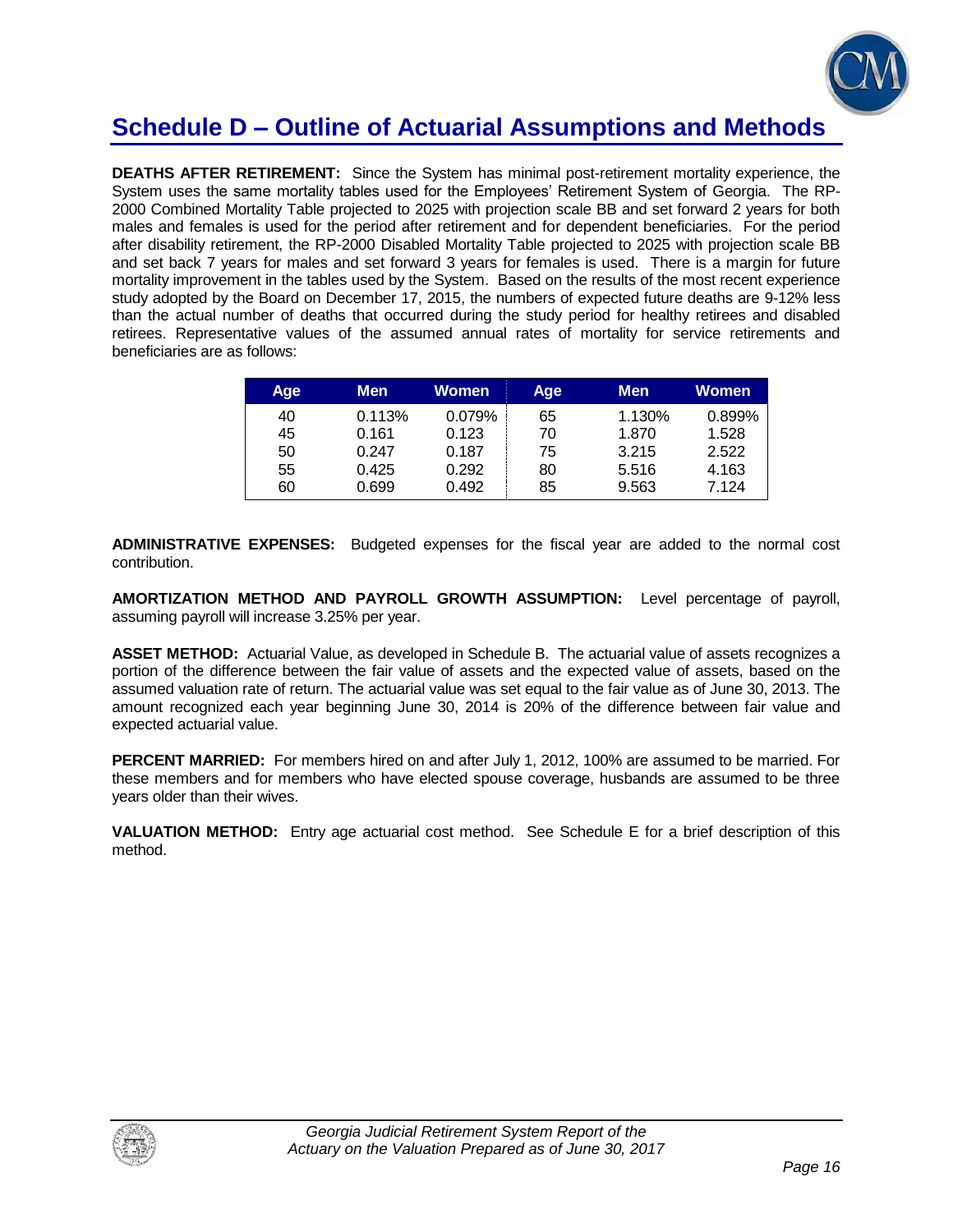

## **Schedule E – Actuarial Cost Method**

- 1. The valuation is prepared on the projected benefit basis, under which the present value, at the interest rate assumed to be earned in the future (currently 7.40%), of each member's expected benefits at retirement or death is determined, based on age, service and sex. The calculations take into account the probability of a member's death or termination of employment prior to becoming eligible for a benefit, as well as the possibility of his terminating with a service, disability or survivor's benefit. Future salary increases are also anticipated. The present value of the expected benefits payable on account of the active members is added to the present value of the expected future payments to retired members, beneficiaries and members entitled to deferred vested benefits to obtain the present value of all expected benefits payable from the System on account of the present group of members and beneficiaries.
- 2. The employer contributions required to support the benefits of the System are determined following a level funding approach, and consist of a normal contribution and an unfunded actuarial accrued liability contribution.
- 3. The normal contribution is determined using the entry age actuarial cost method. Under this method, a calculation is made to determine the level amount which, if applied for the average member during the entire period of his anticipated covered service, would be required in addition to the contributions of the member to meet the cost of all benefits payable on his behalf.
- 4. The unfunded actuarial accrued liability contributions are determined by subtracting the present value of prospective employer normal contributions and member contributions, together with the current actuarial value of assets, from the present value of expected benefits to be paid from the System.

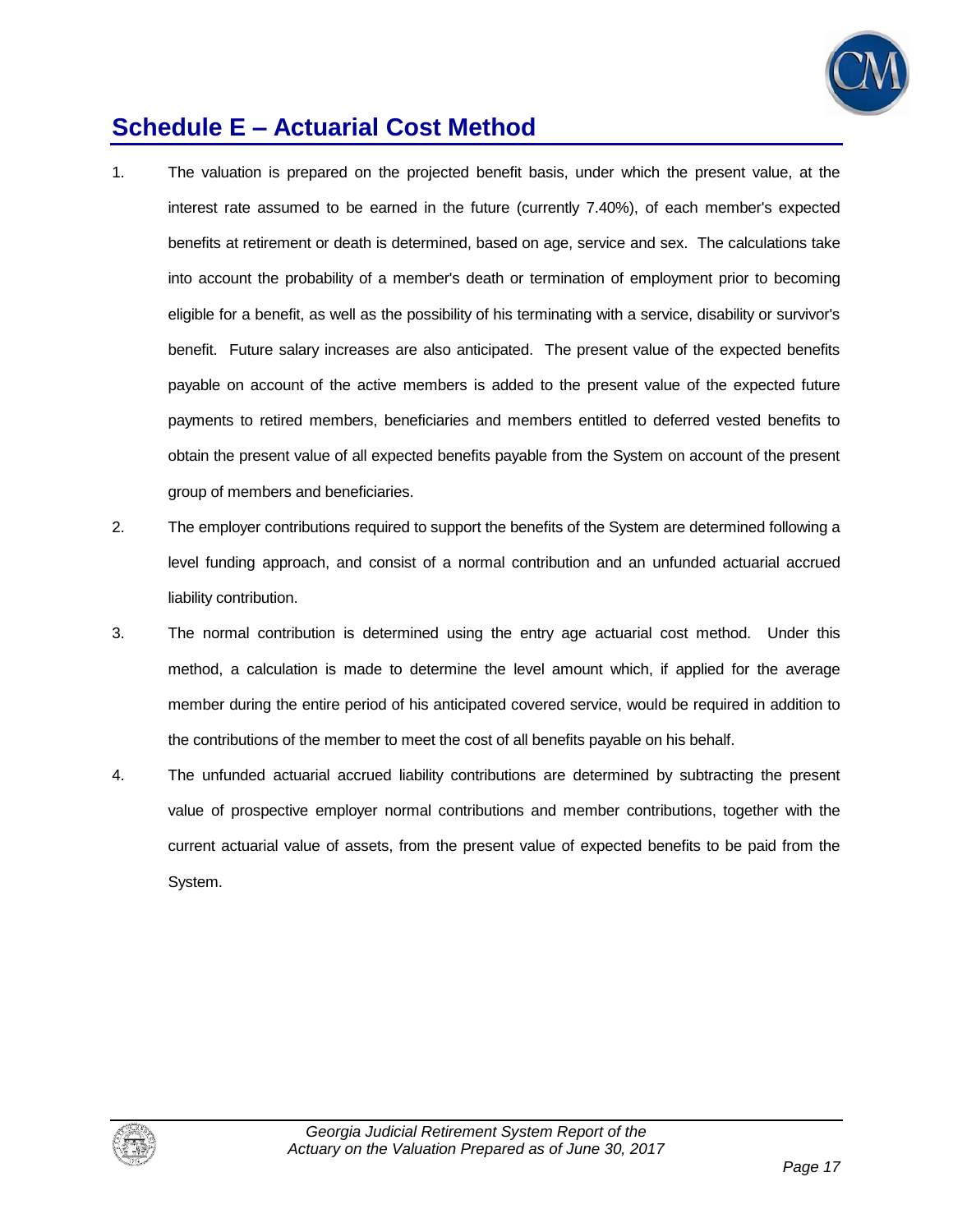

# **Schedule F – Board Funding Policy**

### **FUNDING POLICY OF THE JRS BOARD OF TRUSTEES**

The purpose of this Funding Policy is to state the overall objectives for the Georgia Judicial Retirement System (System), the benchmarks that will be used to measure progress in achieving those goals, and the methods and assumptions that will be employed to develop the benchmarks. It is the intent of the JRS Board of Trustees that the Funding Policy outlined herein will remain unchanged until the objectives below are met.

### **I. Funding Objectives**

The goal in requiring employer and member contributions to the System is to accumulate sufficient assets during a member's employment to fully finance the benefits the member is expected to receive throughout retirement. In meeting this objective, the System will strive to meet the following funding objectives:

- To develop a pattern of contribution rates expressed as a percentage of employer payroll and measured by valuations prepared in accordance with applicable State laws and the principles of practice prescribed by the Actuarial Standards Board.
- To maintain a stable funded ratio (ratio of actuarial value of assets to actuarial accrued liabilities) that reflects a trend of strong actuarial condition. The long-term objective is to maintain a 100% funded ratio; in the event that the funded ratio falls below 100%, the objective will be to obtain a 100% funded ratio over a reasonable period of future years.
- To maintain adequate asset levels to finance the benefits promised to members and monitor the future demand for liquidity.
- To promote intergenerational equity for taxpayers with respect to contributions required for the benefits provided by the System.

### **II. Measures of Funding Progress**

To track progress in achieving the System's funding objectives, the following measures will be determined annually as of the actuarial valuation date (with due recognition that a single year's results may not be indicative of long-term trends):

 **Funded ratio** – The funded ratio, defined as the actuarial value of assets divided by the actuarial accrued liability, should remain reasonably stable over time, before adjustments for changes in benefits, actuarial methods, and/or actuarial adjustments. The target funded ratio will be 100 percent. In the event that the funded ratio falls below 100%, the targeted funded ratio will be 100% within 20 years of the date the funded ratio first falls below 100%.

### **Unfunded Actuarial Accrued Liability (UAAL)**

- o **Transitional UAAL** The UAAL established as of the initial valuation date for which this funding policy is adopted shall be known as the Transitional UAAL.
- o **New Incremental UAAL** Each subsequent valuation will produce a New Incremental UAAL consisting of all benefit changes, assumption and method changes and experience gains and/or losses that have occurred since the previous valuations.

### **UAAL Amortization Period**

- $\circ$  The transitional UAAL will be amortized over a closed 20 year period beginning on the initial valuation date for which this funding policy is adopted.
- $\circ$  Each New Incremental UAAL shall be amortized over a closed 20 year period beginning with the year it is incurred.

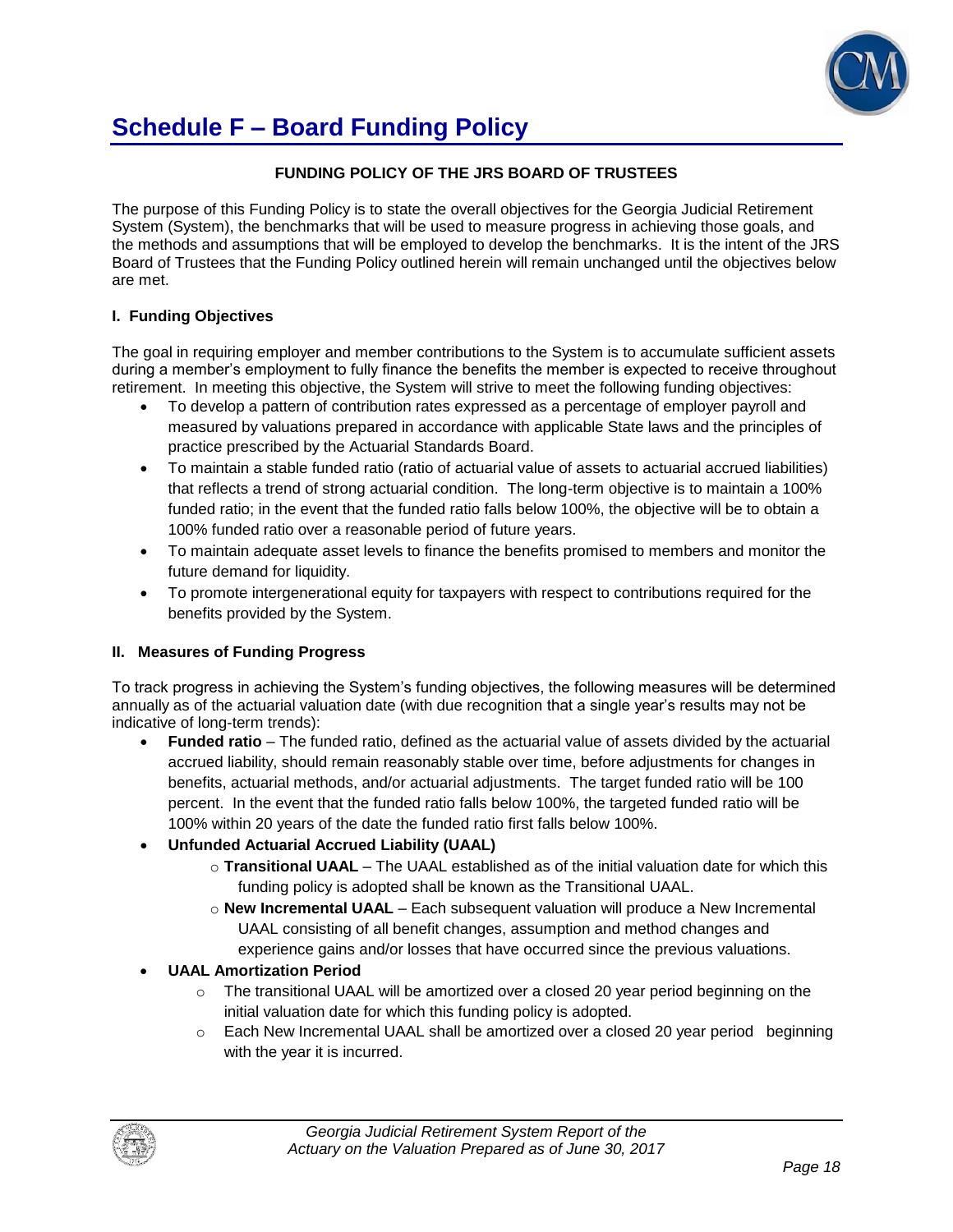

# **Schedule F – Board Funding Policy**

### **Employer Contribution Rates**

- o **Employer Normal Contribution Rate**  the contribution rate determined as of the valuation date each year to fund the employer portion of the annual normal cost based on the assumptions and methods approved by the Board.
- $\circ$  In each valuation subsequent to the adoption of this funding policy the required employer contribution rate will be determined as the summation of the employer Normal Contribution Rate, a contribution rate for administrative expenses, the amortization rate for the Transitional UAAL and the individual amortization rate for each of the New Incremental UAAL bases.
- o In no event shall the employer contribution rate be less than 0%.
- $\circ$  The valuation methodology, including the amortization of the Unfunded Actuarial Accrued Liability (UAAL), would be expected to maintain reasonably stable contribution rates.

#### **III. Methods and Assumptions**

The annual actuarial valuations providing the measures to assess funding progress will utilize the actuarial methods and assumptions last adopted by the Board based upon the advice and recommendations of the actuary. These include the following primary methods and assumptions:

- The actuarial cost method used to develop the benchmarks will be the Entry Age Normal (EAN) actuarial cost method.
- The long-term annual investment rate of return assumption will be:
	- $\circ$  Effective with the June 30, 2013 valuation date, 7.50% net of investment expenses.
	- $\circ$  Effective with the June 30, 2017 valuation date, reduced by 0.10% (10 basis points) from the immediate prior actuarial valuation, as long as the following conditions are met:
		- The actual rate of return for the fiscal year ending with the current valuation date exceeds the assumed rate of return from the immediate prior actuarial valuation, and
		- The assumed rate of return does not decrease below 7.00% net of investment expenses.
- The actuarial value of assets will be determined by recognizing the annual differences between actual and expected market value of assets over a five-year period, beginning with the June 30, 2013 actuarial valuation.
	- $\circ$  Prior to the June 30, 2013 valuation, the differences between actual and expected market value of assets were recognized over a seven-year period. For the June 30, 2013 valuation, all then-current deferred gains and losses will be recognized immediately, and the initial new five-year period will begin immediately thereafter.

The employer contribution rates determined in an annual actuarial valuation will be at least sufficient to satisfy the annual normal cost of the System and amortize any UAAL as a level dollar amount over a period not to exceed 20 years. However in no event shall the employer contribution rate be less than 0%.

The actuary shall conduct an investigation into the System's experience at least every five years and utilize the results of the investigation to form the basis for recommended assumptions and methods. Any changes to the recommended assumptions and methods that are approved by the Board will be reflected in this Policy.

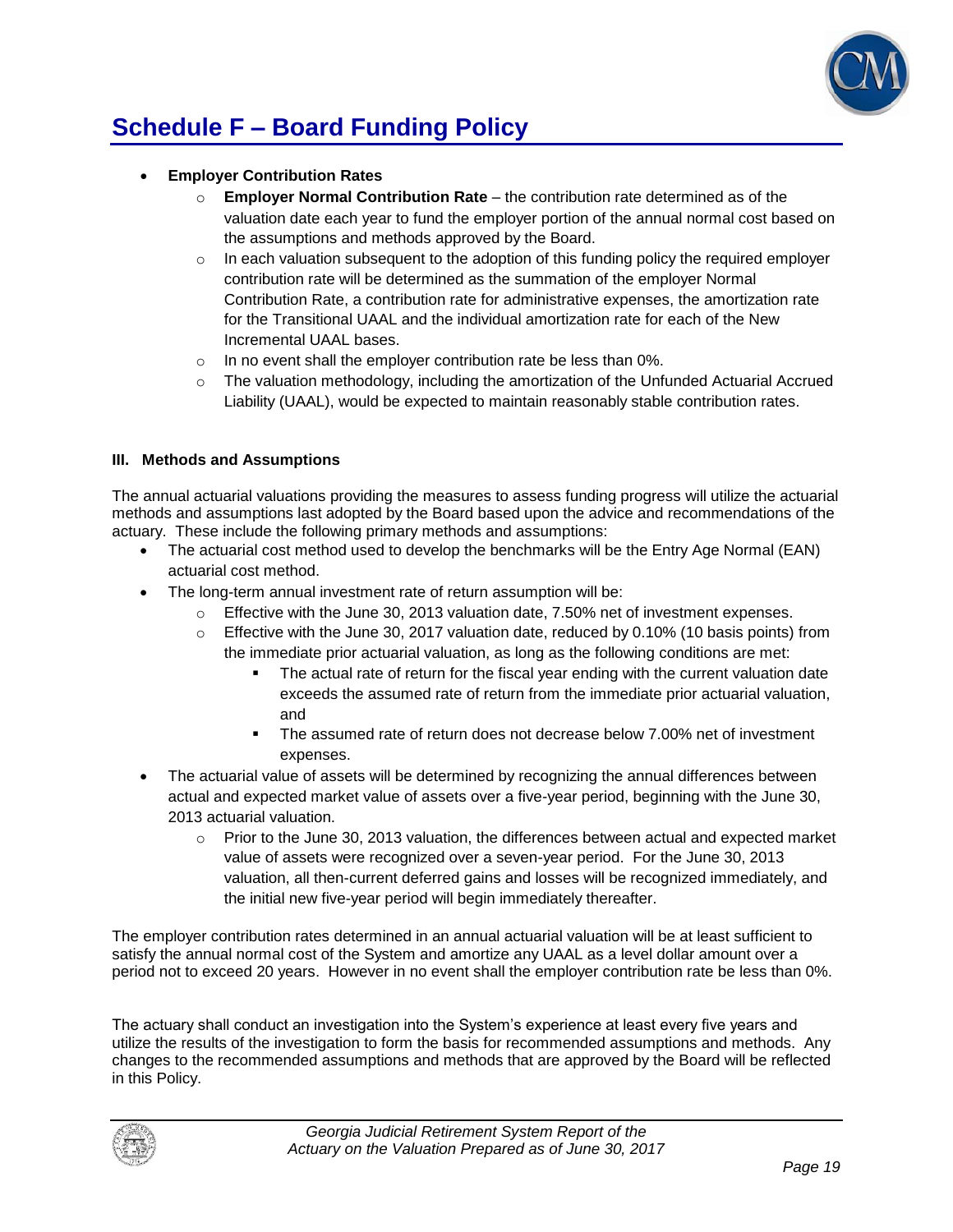

# **Schedule F – Board Funding Policy**

### **IV. Funding Policy Progress**

The Board will periodically have actuarial projections of the valuation results performed to assess the current and expected future progress towards the overall funding goals of the System. These periodic projections will provide the expected valuation results over at least a 30-year period. The projected measures of funding progress and the recent historical trend provided in valuations will provide important information for the Board's assessment of the System's funding progress.

Adopted: March 15, 2018

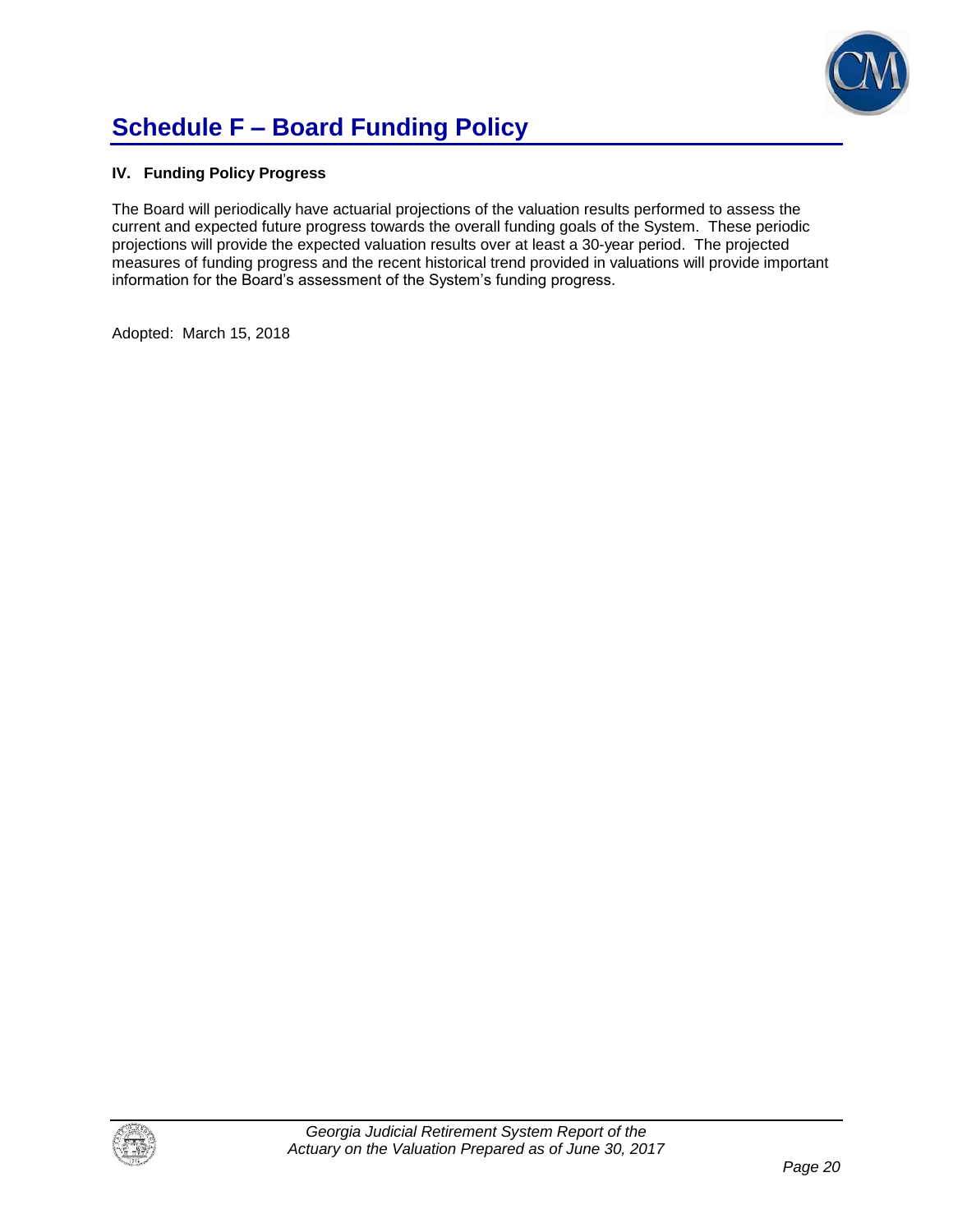

| AMORTIZATION OF TRANSITIONAL UAAL |  |  |
|-----------------------------------|--|--|
|                                   |  |  |

| <b>Valuation</b><br>Date | Amortization<br><b>Period</b> | <b>Balance of</b><br><b>Transitional UAAL</b> | <b>Expected UAAL</b><br><b>Contribution</b> |
|--------------------------|-------------------------------|-----------------------------------------------|---------------------------------------------|
| 6/30/2013                | 20                            | \$<br>(16,097,023)                            | \$<br>(1, 187, 279)                         |
| 6/30/2014                | 19                            | (16, 117, 020)                                | (1,231,802)                                 |
| 6/30/2015                | 18                            | (16,093,994)                                  | (1,325,066)                                 |
| 6/30/2016                | 17                            | (15, 975, 978)                                | (1,368,130)                                 |
| 6/30/2017                | 16                            | (15,806,046)                                  | (1,402,562)                                 |
| 6/30/2018                | 15                            | (15,573,131)                                  | (1,448,146)                                 |
| 6/30/2019                | 14                            | (15,277,397)                                  | (1,495,210)                                 |
| 6/30/2020                | 13                            | (14,912,714)                                  | (1,543,805)                                 |
| 6/30/2021                | 12                            | (14,472,450)                                  | (1,593,978)                                 |
| 6/30/2022                | 11                            | (13,949,433)                                  | (1,645,783)                                 |
| 6/30/2023                | 10                            | (13, 335, 909)                                | (1,699,271)                                 |
| 6/30/2024                | 9                             | (12, 623, 495)                                | (1,754,497)                                 |
| 6/30/2025                | 8                             | (11,803,137)                                  | (1,811,518)                                 |
| 6/30/2026                | 7                             | (10, 865, 051)                                | (1,870,392)                                 |
| 6/30/2027                | 6                             | (9,798,673)                                   | (1,931,180)                                 |
| 6/30/2028                | 5                             | (8,592,594)                                   | (1,993,943)                                 |
| 6/30/2029                | 4                             | (7, 234, 503)                                 | (2,058,747)                                 |
| 6/30/2030                | 3                             | (5,711,110)                                   | (2, 125, 656)                               |
| 6/30/2031                | $\overline{2}$                | (4,008,076)                                   | (2, 194, 740)                               |
| 6/30/2032                | 1                             | (2,109,934)                                   | (2,266,069)                                 |
| 6/30/2033                | O                             |                                               |                                             |

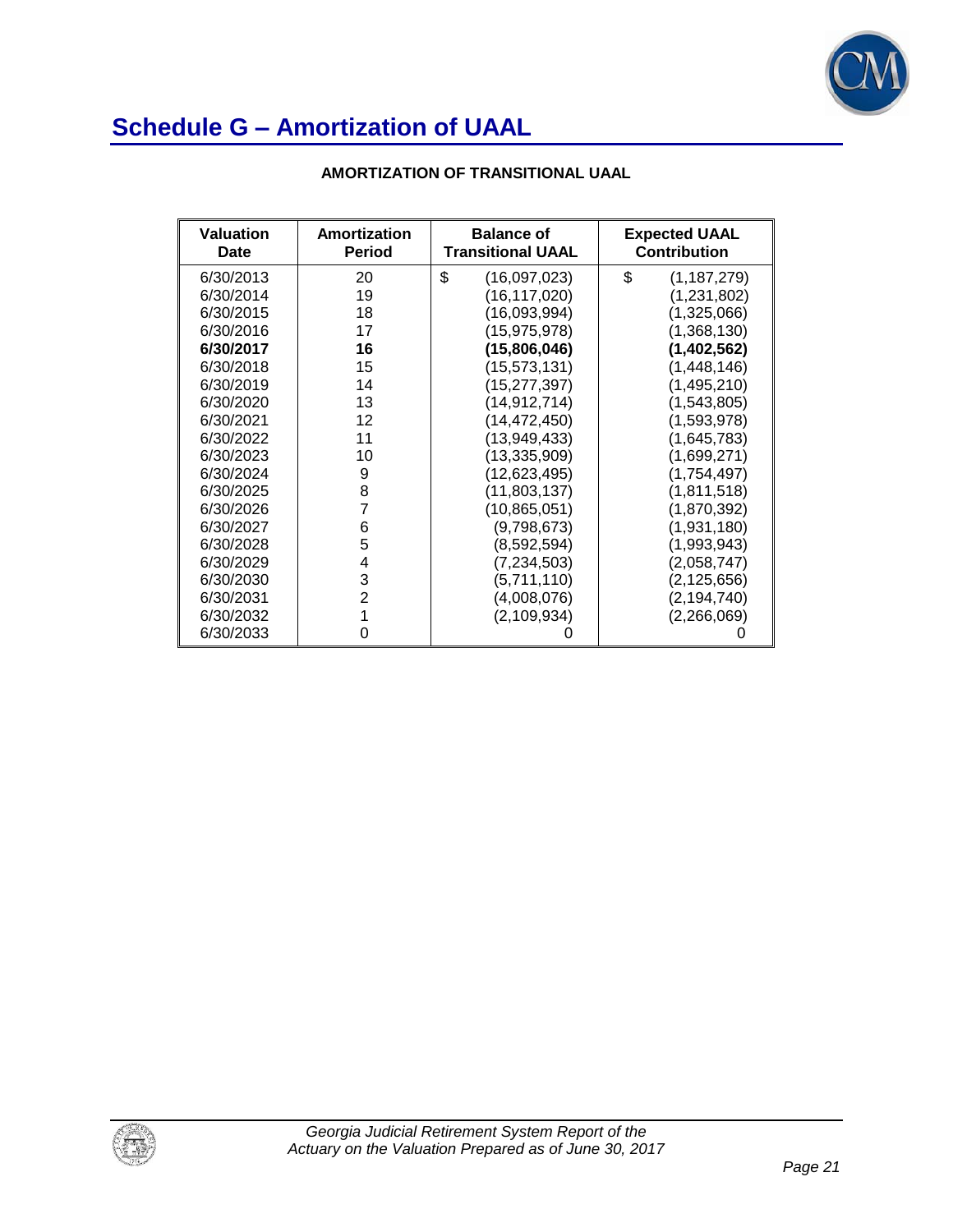

| <b>Valuation</b><br>Date | Amortization<br><b>Period</b> | <b>Balance of New</b><br><b>Incremental UAAL</b><br>6/30/2014 | <b>Expected UAAL</b><br><b>Contribution</b> |
|--------------------------|-------------------------------|---------------------------------------------------------------|---------------------------------------------|
| 6/30/2014                | 20                            | \$<br>(14,015,447)                                            | \$<br>(1,033,747)                           |
| 6/30/2015                | 19                            | (14, 032, 859)                                                | (1, 114, 085)                               |
| 6/30/2016                | 18                            | (13, 971, 238)                                                | (1, 150, 293)                               |
| 6/30/2017                | 17                            | (13,868,788)                                                  | (1, 178, 813)                               |
| 6/30/2018                | 16                            | (13,716,265)                                                  | (1, 217, 124)                               |
| 6/30/2019                | 15                            | (13, 514, 145)                                                | (1,256,680)                                 |
| 6/30/2020                | 14                            | (13, 257, 511)                                                | (1, 297, 523)                               |
| 6/30/2021                | 13                            | (12, 941, 044)                                                | (1,339,692)                                 |
| 6/30/2022                | 12                            | (12, 558, 990)                                                | (1,383,232)                                 |
| 6/30/2023                | 11                            | (12, 105, 123)                                                | (1,428,187)                                 |
| 6/30/2024                | 10                            | (11, 572, 715)                                                | (1,474,603)                                 |
| 6/30/2025                | 9                             | (10, 954, 492)                                                | (1,522,528)                                 |
| 6/30/2026                | 8                             | (10, 242, 597)                                                | (1,572,010)                                 |
| 6/30/2027                | $\overline{7}$                | (9,428,539)                                                   | (1,623,100)                                 |
| 6/30/2028                | 6                             | (8,503,151)                                                   | (1,675,851)                                 |
| 6/30/2029                | 5                             | (7, 456, 533)                                                 | (1,730,316)                                 |
| 6/30/2030                | 4                             | (6,278,000)                                                   | (1,786,551)                                 |
| 6/30/2031                | 3                             | (4,956,021)                                                   | (1,844,614)                                 |
| 6/30/2032                | $\overline{2}$                | (3,478,152)                                                   | (1,904,564)                                 |
| 6/30/2033                | 1                             | (1,830,971)                                                   | (1,966,463)                                 |
| 6/30/2034                | 0                             |                                                               |                                             |

### **AMORTIZATION OF 2014 INCREMENTAL UAAL**

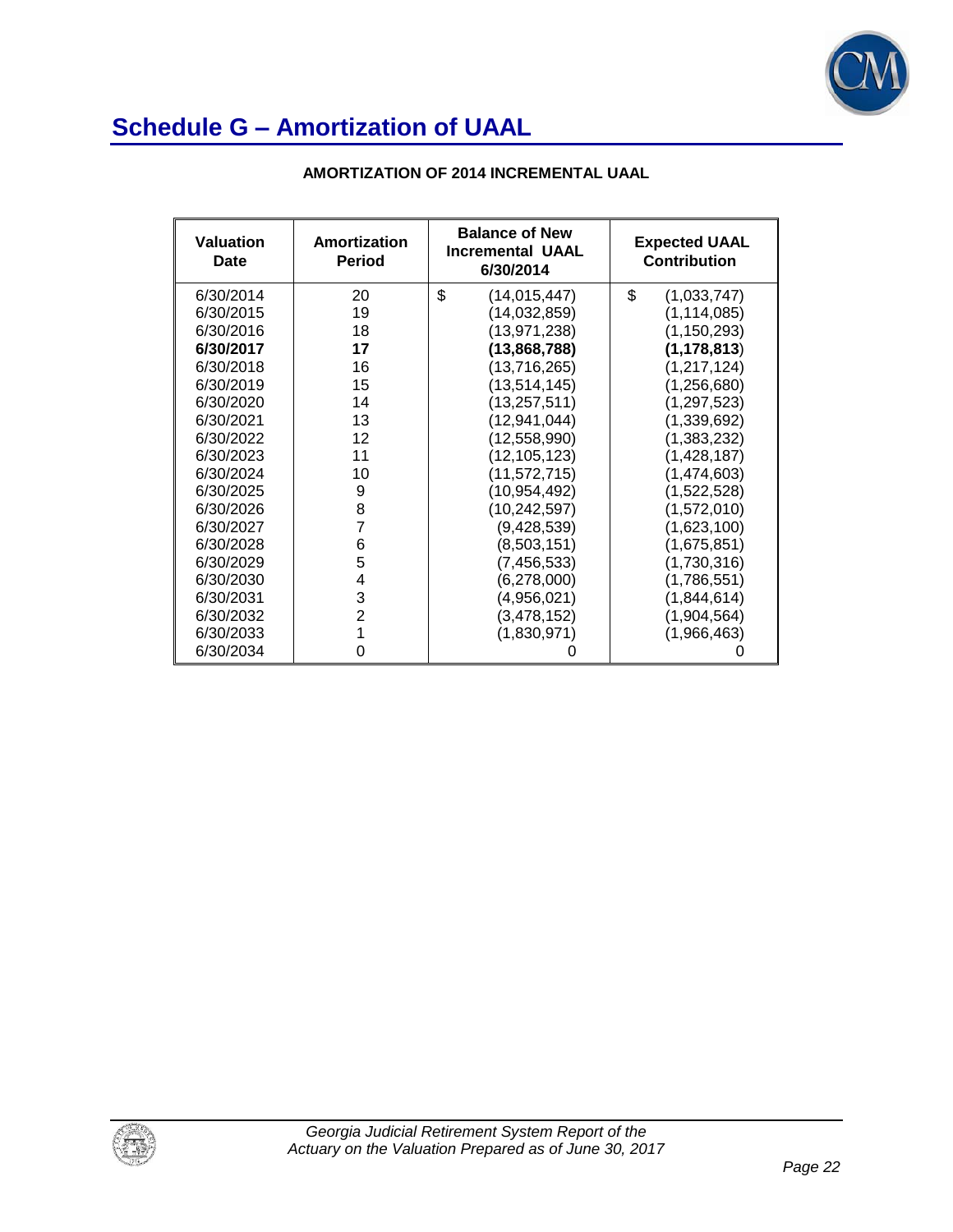

| Valuation<br>Date | Amortization<br><b>Period</b> | <b>Balance of New</b><br><b>Incremental UAAL</b><br>6/30/2015 | <b>Expected UAAL</b><br><b>Contribution</b> |
|-------------------|-------------------------------|---------------------------------------------------------------|---------------------------------------------|
| 6/30/2015         | 20                            | \$<br>(15, 973, 823)                                          | \$<br>(1,226,104)                           |
| 6/30/2016         | 19                            | (15, 945, 755)                                                | (1, 265, 952)                               |
| 6/30/2017         | 18                            | (15, 875, 735)                                                | (1, 296, 874)                               |
| 6/30/2018         | 17                            | (15, 753, 665)                                                | (1,339,022)                                 |
| 6/30/2019         | 16                            | (15,580,414)                                                  | (1,382,541)                                 |
| 6/30/2020         | 15                            | (15, 350, 824)                                                | (1,427,473)                                 |
| 6/30/2021         | 14                            | (15,059,311)                                                  | (1,473,866)                                 |
| 6/30/2022         | 13                            | (14,699,834)                                                  | (1,521,767)                                 |
| 6/30/2023         | 12                            | (14, 265, 855)                                                | (1,571,224)                                 |
| 6/30/2024         | 11                            | (13,750,304)                                                  | (1,622,289)                                 |
| 6/30/2025         | 10                            | (13, 145, 538)                                                | (1,675,013)                                 |
| 6/30/2026         | 9                             | (12,443,294)                                                  | (1,729,451)                                 |
| 6/30/2027         | 8                             | (11, 634, 647)                                                | (1,785,658)                                 |
| 6/30/2028         | 7                             | (10, 709, 952)                                                | (1,843,692)                                 |
| 6/30/2029         | 6                             | (9,658,796)                                                   | (1,903,612)                                 |
| 6/30/2030         | 5                             | (8,469,935)                                                   | (1,965,480)                                 |
| 6/30/2031         | 4                             | (7, 131, 230)                                                 | (2,029,358)                                 |
| 6/30/2032         | 3                             | (5,629,583)                                                   | (2,095,312)                                 |
| 6/30/2033         | $\overline{2}$                | (3,950,860)                                                   | (2, 163, 410)                               |
| 6/30/2034         | 1                             | (2,079,814)                                                   | (2,233,720)                                 |
| 6/30/2035         | 0                             |                                                               |                                             |

### **AMORTIZATION OF 2015 INCREMENTAL UAAL**

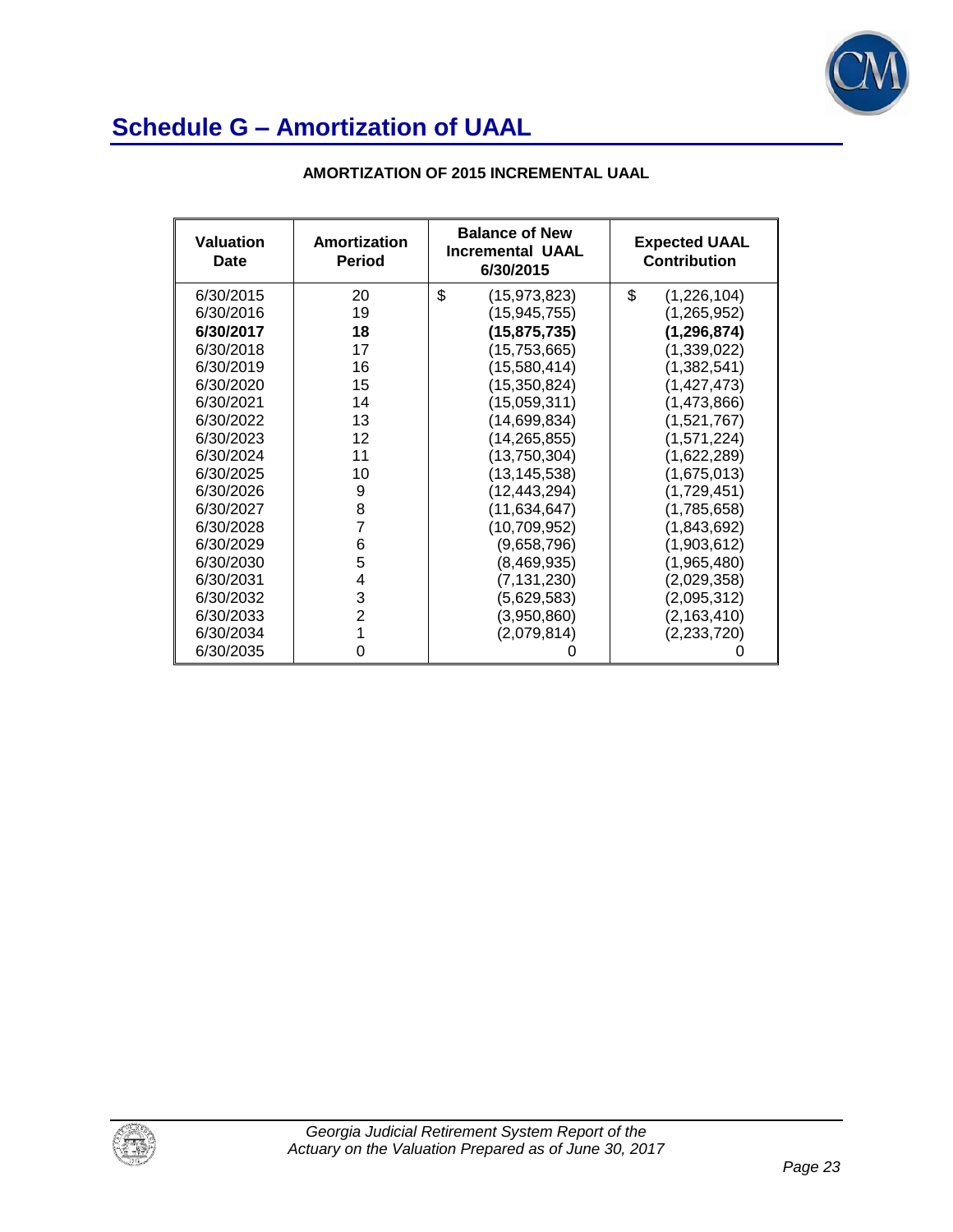

| <b>Valuation</b><br>Date | Amortization<br><b>Period</b> | <b>Balance of New</b><br><b>Incremental UAAL</b><br>6/30/2016 | <b>Expected UAAL</b><br><b>Contribution</b> |
|--------------------------|-------------------------------|---------------------------------------------------------------|---------------------------------------------|
| 6/30/2016                | 20                            | \$<br>4,220,621                                               | \$<br>323,963                               |
| 6/30/2017                | 19                            | 4,213,205                                                     | 331,758                                     |
| 6/30/2018                | 18                            | 4,193,224                                                     | 342,541                                     |
| 6/30/2019                | 17                            | 4,160,982                                                     | 353,673                                     |
| 6/30/2020                | 16                            | 4,115,222                                                     | 365,168                                     |
| 6/30/2021                | 15                            | 4,054,581                                                     | 377,035                                     |
| 6/30/2022                | 14                            | 3,977,584                                                     | 389,289                                     |
| 6/30/2023                | 13                            | 3,882,636                                                     | 401,941                                     |
| 6/30/2024                | 12                            | 3,768,010                                                     | 415,004                                     |
| 6/30/2025                | 11                            | 3,631,839                                                     | 428,492                                     |
| 6/30/2026                | 10                            | 3,472,103                                                     | 442,418                                     |
| 6/30/2027                | 9                             | 3,286,621                                                     | 456,796                                     |
| 6/30/2028                | 8                             | 3,073,035                                                     | 471,642                                     |
| 6/30/2029                | 7                             | 2,828,797                                                     | 486,971                                     |
| 6/30/2030                | 6                             | 2,551,157                                                     | 502,797                                     |
| 6/30/2031                | 5                             | 2,237,146                                                     | 519,138                                     |
| 6/30/2032                | 4                             | 1,883,557                                                     | 536,010                                     |
| 6/30/2033                | 3                             | 1,486,930                                                     | 553,430                                     |
| 6/30/2034                | $\overline{2}$                | 1,043,532                                                     | 571,417                                     |
| 6/30/2035                |                               | 549,337                                                       | 331,758                                     |
| 6/30/2036                | 0                             |                                                               |                                             |

### **AMORTIZATION OF 2016 INCREMENTAL UAAL**

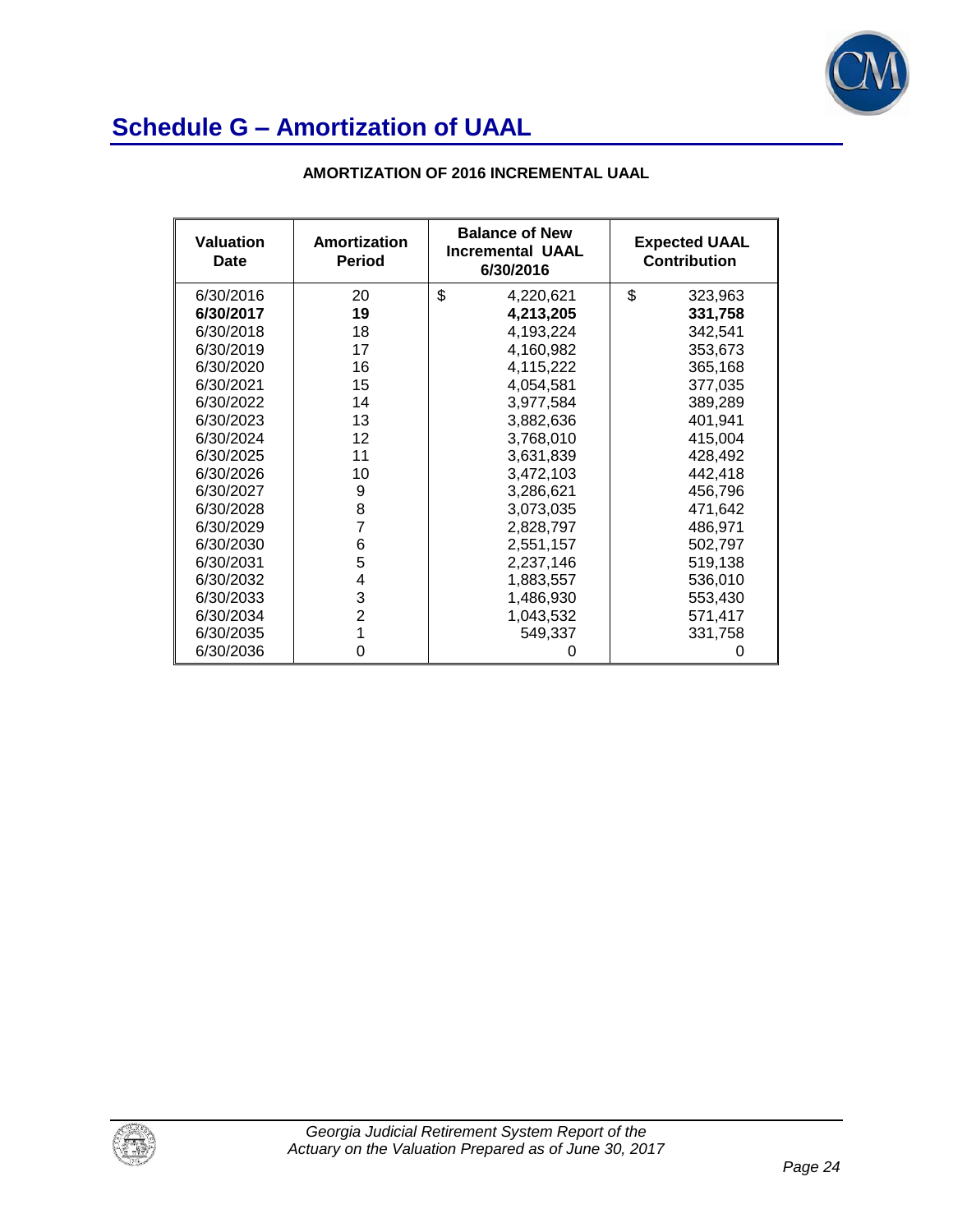

| <b>Valuation</b><br>Date | Amortization<br><b>Period</b> | <b>Balance of New</b><br><b>Incremental UAAL</b><br>6/30/2017 | <b>Expected UAAL</b><br><b>Contribution</b> |
|--------------------------|-------------------------------|---------------------------------------------------------------|---------------------------------------------|
| 6/30/2017                | 20                            | \$<br>9,116,797                                               | \$<br>693,820                               |
| 6/30/2018                | 19                            | 9,097,618                                                     | 716,369                                     |
| 6/30/2019                | 18                            | 9,054,472                                                     | 739,651                                     |
| 6/30/2020                | 17                            | 8,984,851                                                     | 763,690                                     |
| 6/30/2021                | 16                            | 8,886,040                                                     | 788,510                                     |
| 6/30/2022                | 15                            | 8,755,097                                                     | 814,137                                     |
| 6/30/2023                | 14                            | 8,588,838                                                     | 840,596                                     |
| 6/30/2024                | 13                            | 8,383,816                                                     | 867,915                                     |
| 6/30/2025                | 12                            | 8,136,303                                                     | 896,123                                     |
| 6/30/2026                | 11                            | 7,842,267                                                     | 925,247                                     |
| 6/30/2027                | 10                            | 7,497,348                                                     | 955,317                                     |
| 6/30/2028                | 9                             | 7,096,834                                                     | 986,365                                     |
| 6/30/2029                | 8                             | 6,635,635                                                     | 1,018,422                                   |
| 6/30/2030                | 7                             | 6,108,250                                                     | 1,051,521                                   |
| 6/30/2031                | 6                             | 5,508,740                                                     | 1,085,695                                   |
| 6/30/2032                | 5                             | 4,830,692                                                     | 1,120,980                                   |
| 6/30/2033                | 4                             | 4,067,183                                                     | 1,157,412                                   |
| 6/30/2034                | 3                             | 3,210,743                                                     | 1,195,028                                   |
| 6/30/2035                | $\overline{2}$                | 2,253,310                                                     | 1,233,866                                   |
| 6/30/2036                |                               | 1,186,189                                                     | 1,273,967                                   |
| 6/30/2037                | 0                             |                                                               |                                             |

### **AMORTIZATION OF 2017 INCREMENTAL UAAL**

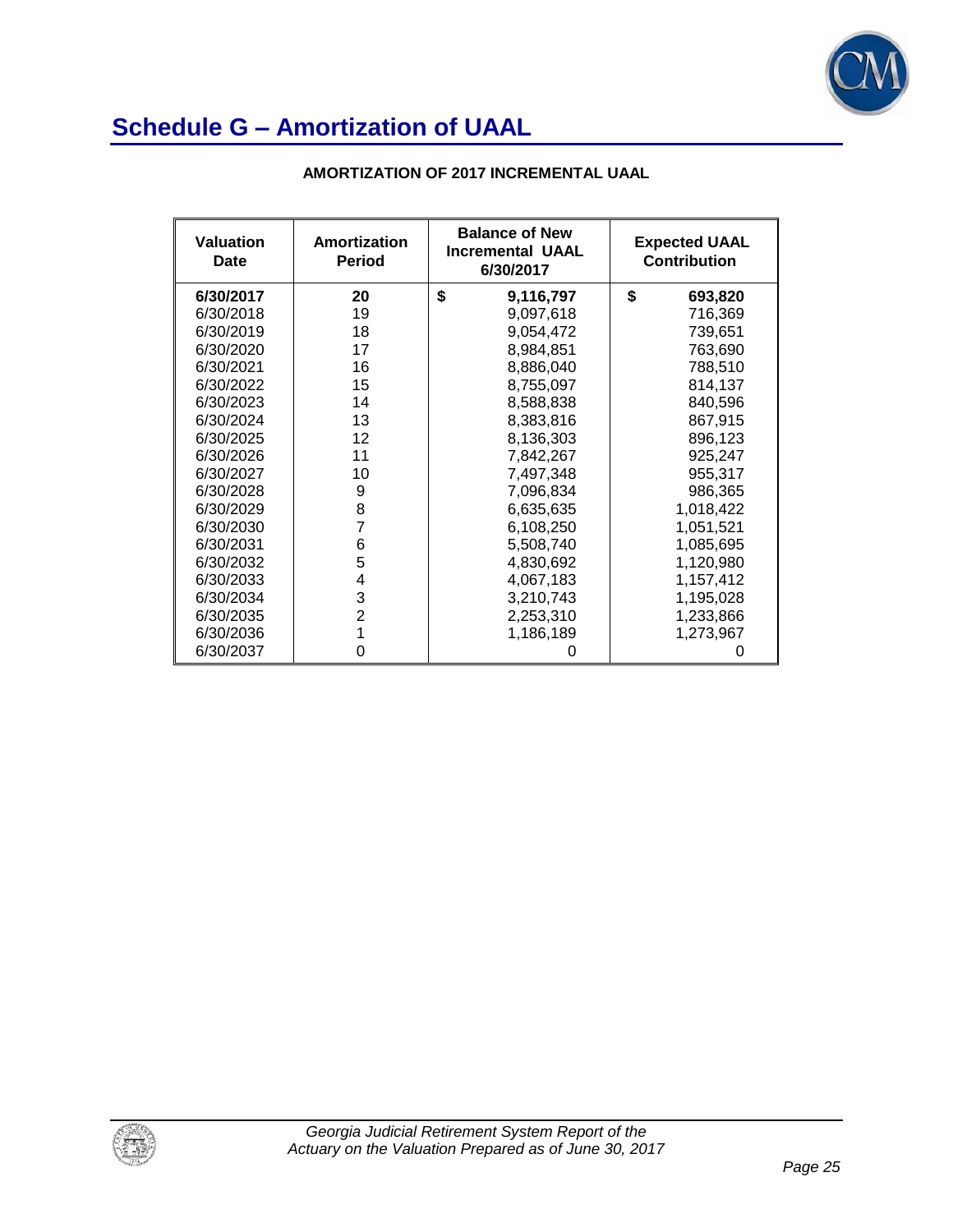

## **Schedule H – Summary of Main System Provisions**

#### **SUMMARY OF MAIN SYSTEM PROVISIONS AS INTERPRETED FOR VALUATION PURPOSES**

The Georgia Judicial Retirement System (JRS) is a cost-sharing multiple employer defined benefit pension plan established by the Georgia General Assembly for the purpose of providing retirement allowances and other benefits for trial judges and solicitors of certain courts in Georgia, and their survivors and other beneficiaries, superior court judges of the state of Georgia, and district attorneys of the state of Georgia.

### Normal Retirement Benefit

|                | Eligibility                           | Age 60 and 16 years of creditable service.                                                                                                                                                                           |
|----------------|---------------------------------------|----------------------------------------------------------------------------------------------------------------------------------------------------------------------------------------------------------------------|
| <b>Benefit</b> |                                       | Annual benefit is 66-2/3% of the annual salary plus 1% for each<br>year of credited service over 16 years, not to exceed 24 years.                                                                                   |
|                | <b>Early Retirement Benefit</b>       |                                                                                                                                                                                                                      |
|                | Eligibility                           | Age 60 and 10 years of creditable service.                                                                                                                                                                           |
| <b>Benefit</b> |                                       | A pro-rata portion of the normal retirement benefit, based on<br>service not to exceed 16 years.                                                                                                                     |
|                | <b>Disability Retirement Benefit</b>  |                                                                                                                                                                                                                      |
|                | Eligibility                           | 4 years of creditable service.                                                                                                                                                                                       |
| <b>Benefit</b> |                                       | For members with less than 10 years of creditable service:<br>1/2 of projected normal retirement benefit. For members with<br>10 or more years of creditable service: 2/3 of projected<br>normal retirement benefit. |
|                | <b>Involuntary Retirement Benefit</b> | N/A                                                                                                                                                                                                                  |
|                | Deferred Vested Retirement Benefit    |                                                                                                                                                                                                                      |
|                | Eligibility                           | 10 years of creditable service.                                                                                                                                                                                      |
| <b>Benefit</b> |                                       | Accrued benefit deferred to age 60.                                                                                                                                                                                  |
| Death Benefit  |                                       |                                                                                                                                                                                                                      |
|                | Eligibility                           |                                                                                                                                                                                                                      |
|                | Members prior to July 1, 2012         | 10 years of creditable service during which the member has<br>contributed for spouse coverage.                                                                                                                       |
|                | Members on and after July 1, 2012     | 10 years of creditable service.                                                                                                                                                                                      |

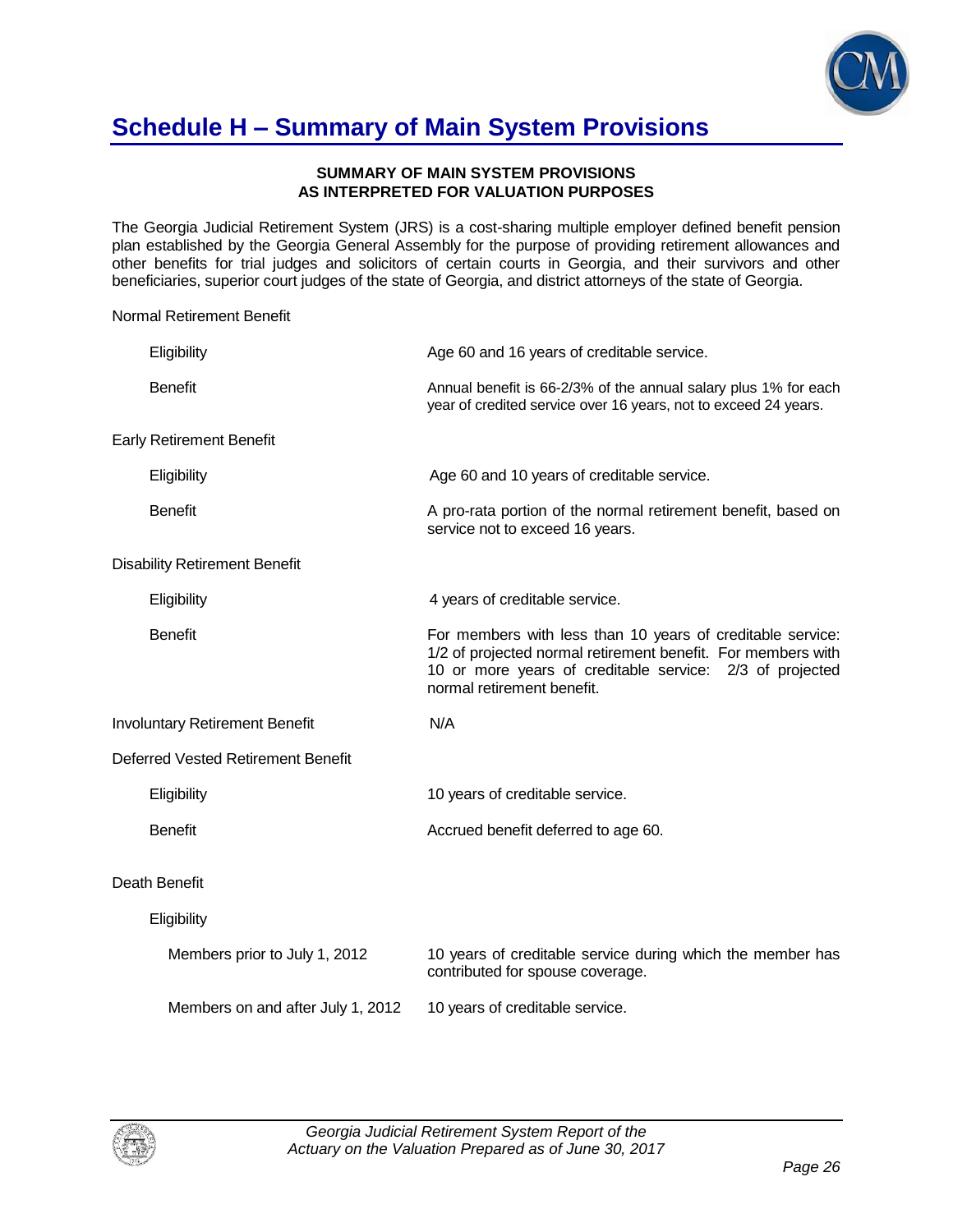

# **Schedule H – Summary of Main System Provisions**

Benefit

| Members prior to July 1, 2012     | 50% of benefit which member was receiving if retired, or<br>would have received had he retired on the date of his death.<br>If under age 60, and the member was a member of a<br>Predecessor Retirement System, an immediate benefit equal<br>to 50% of the benefit which member would have received had<br>he remained employed and retired at age 60. If under age 60<br>and not a member of a Predecessor Retirement System, an<br>immediate benefit equal to 50% of the benefit which the<br>member would have received if the member were age 60 on<br>the date of death. |
|-----------------------------------|--------------------------------------------------------------------------------------------------------------------------------------------------------------------------------------------------------------------------------------------------------------------------------------------------------------------------------------------------------------------------------------------------------------------------------------------------------------------------------------------------------------------------------------------------------------------------------|
| Members on and after July 1, 2012 | Spouse receives a benefit as if member retired on his or her<br>date of death and elected option three.                                                                                                                                                                                                                                                                                                                                                                                                                                                                        |
|                                   | If less than 10 years of service or member rejects spouse<br>coverage or dies before contributing for spouse's coverage<br>for at least 10 years, death benefit is return of member's<br>contributions with interest.                                                                                                                                                                                                                                                                                                                                                          |
| <b>Termination Benefit</b>        |                                                                                                                                                                                                                                                                                                                                                                                                                                                                                                                                                                                |
| Eligibility                       | Termination with less than 10 years of creditable service.                                                                                                                                                                                                                                                                                                                                                                                                                                                                                                                     |
| <b>Benefit</b>                    | Return of the member's accumulated contributions with<br>interest.                                                                                                                                                                                                                                                                                                                                                                                                                                                                                                             |
| <b>Payment Options</b>            |                                                                                                                                                                                                                                                                                                                                                                                                                                                                                                                                                                                |
| Members prior to July 1, 2012     | Monthly Life Annuity with Death Benefit payable as described<br>above with guaranteed payment of accumulated contributions.                                                                                                                                                                                                                                                                                                                                                                                                                                                    |
| Members on and after July 1, 2012 | Monthly Life<br>Annuity with<br>guaranteed<br>payment<br>οf<br>accumulated contributions.                                                                                                                                                                                                                                                                                                                                                                                                                                                                                      |
|                                   | Option 1 - 100% Joint & Survivor                                                                                                                                                                                                                                                                                                                                                                                                                                                                                                                                               |
|                                   | Option 2 - 66-2/3% Joint & Survivor                                                                                                                                                                                                                                                                                                                                                                                                                                                                                                                                            |
|                                   | Option 3 - 50% Joint & Survivor                                                                                                                                                                                                                                                                                                                                                                                                                                                                                                                                                |
|                                   | Pop-Up Option - Election of Options 1, 2, or 3 with added<br>provision that if survivor predeceases the member the benefit<br>reverts to the amount the member would have received had<br>no option been chosen.                                                                                                                                                                                                                                                                                                                                                               |

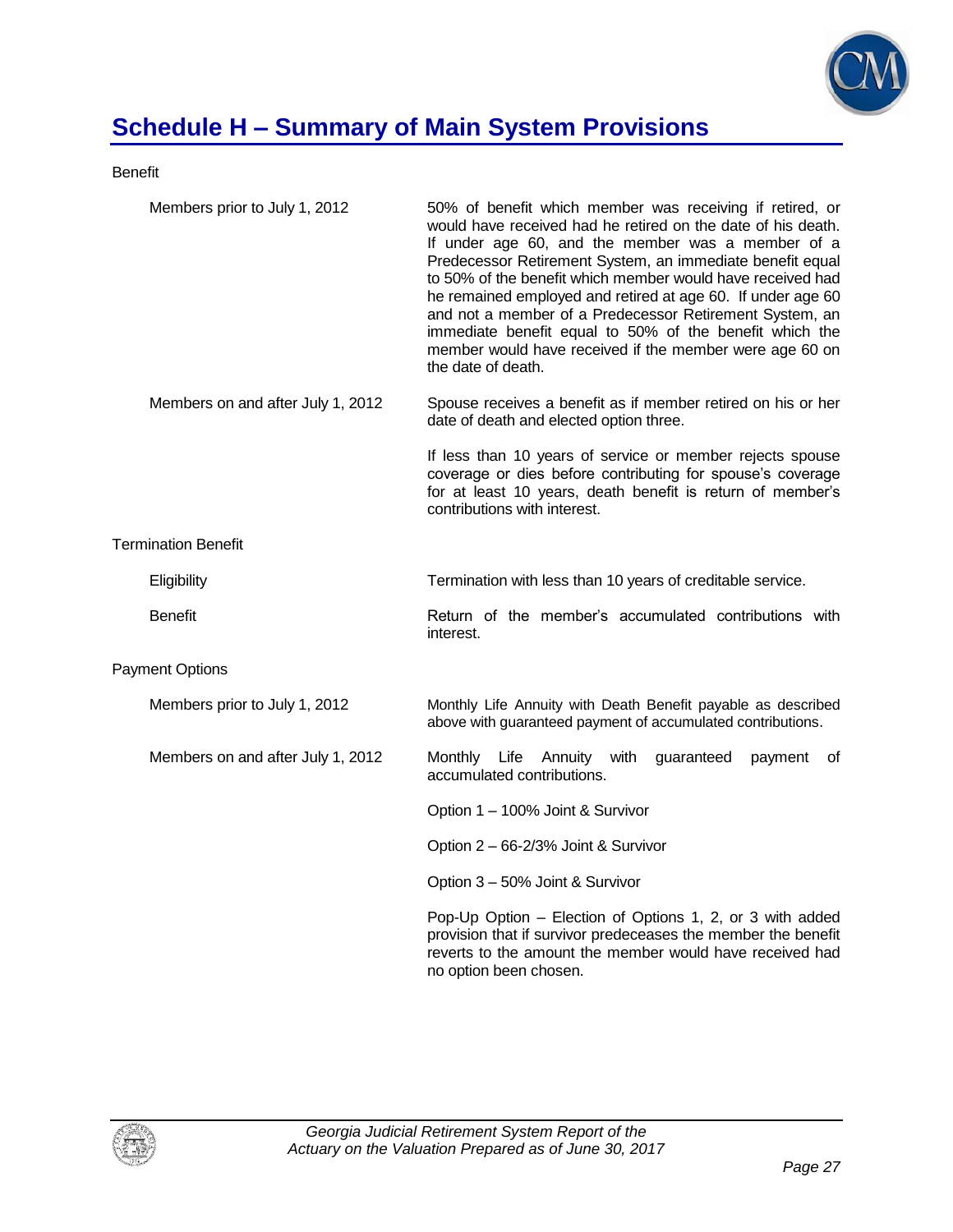

# **Schedule H – Summary of Main System Provisions**

| Post-Retirement Adjustments | The Board may from time to time grant a Cost of Living<br>Adjustment.                                                                              |
|-----------------------------|----------------------------------------------------------------------------------------------------------------------------------------------------|
|                             | For members with retirement dates prior to July 1, 2013, a<br>one time 1.75% increase on the first \$37,500 was made at<br>the time of retirement. |
| Contributions               |                                                                                                                                                    |
| By Members                  | Members prior to July 1, 2012 contribute 7-1/2% of salary,<br>plus 2-1/2% of salary for up to 16 years if spouse benefit is<br>not rejected.       |
|                             | Members on and after July 1, 2012 contribute 7-1/2% of<br>salary.                                                                                  |
| By Employers                | Employer contributions are actuarially<br>determined<br>and<br>approved and certified by the Board.                                                |

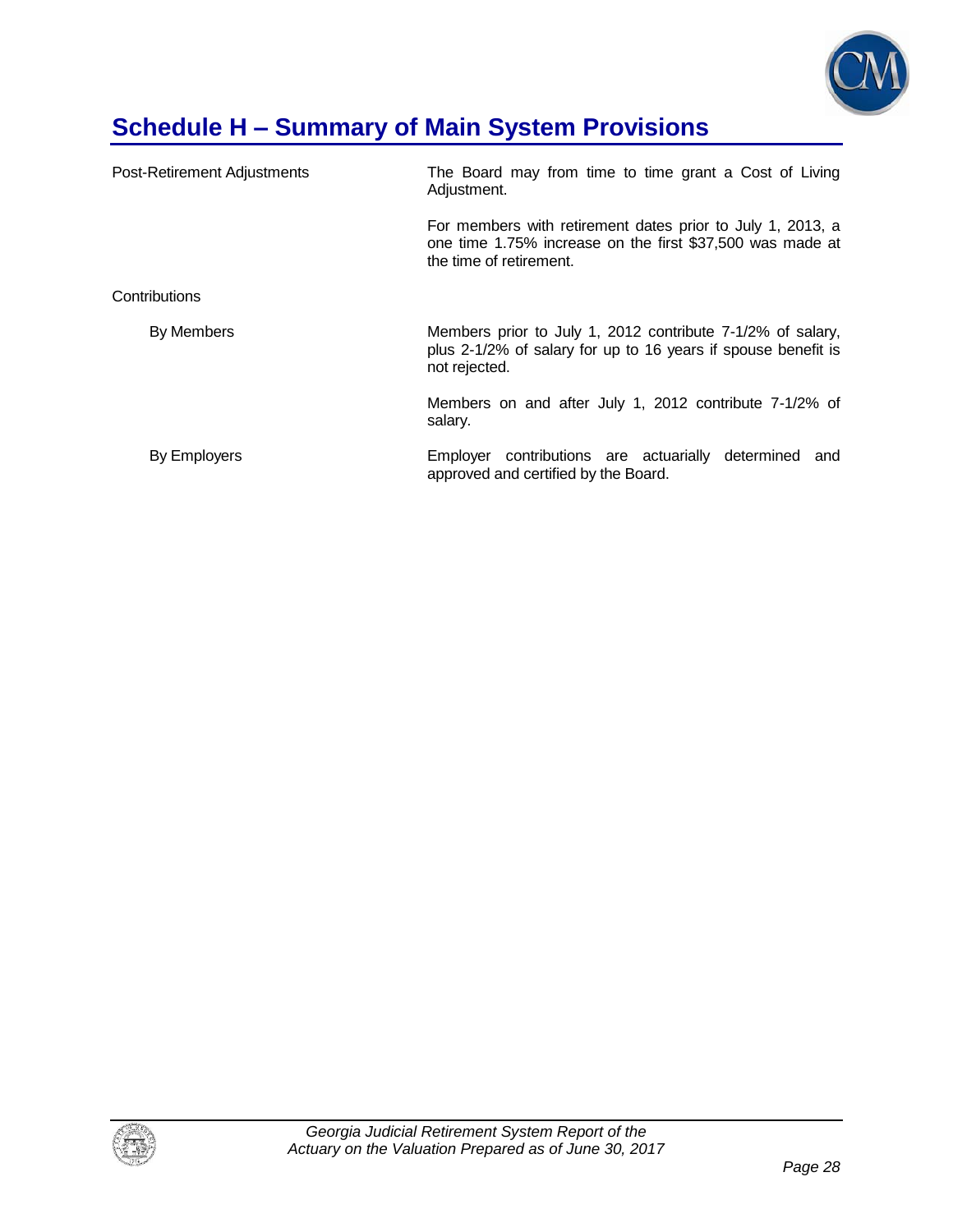

# **Schedule I – Tables of Membership Data**

| The Number and Average Annual Compensation of Active Members |
|--------------------------------------------------------------|
| by Age and Service as of June 30, 2017                       |

| <b>Years of Service</b><br><b>Under 1</b><br>1 to $4$<br>5 to 9<br>10 to 14<br>25 to 29<br>30 to 34<br>35 & Up<br><b>Total</b><br>15 to 19<br>20 to 24<br>Age<br>Under 25<br>$\boldsymbol{0}$<br>$\mathbf 0$<br>$\mathbf 0$<br>$\mathbf 0$<br>$\boldsymbol{0}$<br>0<br>$\mathbf 0$<br>$\mathbf 0$<br>0<br>0<br>$\mathbf 0$<br>0<br>0<br>$\pmb{0}$<br>0<br>0<br>$\pmb{0}$<br>Avg. Pay<br>0<br>0<br>0<br>25 to 29<br>0<br>$\pmb{0}$<br>$\pmb{0}$<br>0<br>0<br>0<br>0<br>0<br>$\pmb{0}$<br>0<br>0<br>0<br>0<br>0<br>0<br>0<br>$\mathbf 0$<br>0<br>$\pmb{0}$<br>Avg. Pay<br>0<br>0<br>$\mathbf 0$<br>0<br>30 to 34<br>5<br>1<br>0<br>$\pmb{0}$<br>$\pmb{0}$<br>0<br>$\,6$<br>106,285<br>21,250<br>0<br>0<br>0<br>0<br>92,113<br>Avg. Pay<br>0<br>0<br>0<br>$\overline{7}$<br>35 to 39<br>2<br>0<br>13<br>4<br>0<br>0<br>0<br>0<br>0<br>0<br>0<br>75,848<br>88,300<br>75,632<br>0<br>$\mathbf 0$<br>82,520<br>Avg. Pay<br>0<br>0<br>40 to 44<br>15<br>16<br>$\mathbf 0$<br>$\mathbf 0$<br>20<br>5<br>0<br>0<br>0<br>56<br>100,717<br>107,391<br>119,874<br>$\mathbf 0$<br>0<br>0<br>0<br>0<br>109,251<br>Avg. Pay<br>114,484<br>45 to 49<br>9<br>20<br>25<br>12<br>10<br>0<br>$\mathbf 0$<br>76<br>0<br>0<br>110,896<br>$\mathbf 0$<br>$\mathbf 0$<br>105,341<br>101,997<br>105,485<br>110,887<br>0<br>0<br>107,041<br>Avg. Pay<br>50 to 54<br>6<br>15<br>13<br>20<br>3<br>0<br>$\mathbf 0$<br>63<br>6<br>0<br>119,284<br>121,506<br>124,630<br>114,970<br>107,968<br>96,828<br>$\mathbf 0$<br>0<br>0<br>117,400<br>Avg. Pay<br>6<br>55 to 59<br>10<br>18<br>18<br>18<br>16<br>6<br>$\mathbf 0$<br>93<br>1<br>0<br>108,666<br>111,496<br>110,180<br>110,381<br>125,188<br>122,821<br>122,345<br>132,265<br>116,365<br>Avg. Pay<br>22<br>60 to 64<br>12<br>16<br>15<br>24<br>$\overline{7}$<br>11<br>112<br>4<br>1<br>116,199<br>102,246<br>116,462<br>107,485<br>125,716<br>126,181<br>122,895<br>128,392<br>132,265<br>119,334<br>Avg. Pay<br>$\mathbf{1}$<br>9<br>65 to 69<br>9<br>15<br>15<br>14<br>4<br>6<br>1<br>74<br>115,387<br>100,079<br>102,958<br>123,233<br>108,238<br>121,696<br>122,875<br>114,897<br>132,265<br>113,941<br>Avg. Pay<br>3<br>70 & Up<br>$\pmb{0}$<br>$\overline{7}$<br>6<br>6<br>3<br>$\overline{2}$<br>3<br>34<br>4<br>116,067<br>64,832<br>132,265<br>Avg. Pay<br>88,869<br>132,265<br>119,593<br>115,705<br>107,456<br>111,804<br>0<br>92<br>106<br>89<br>79<br>20<br>Total<br>55<br>61<br>20<br>5<br>527 | by Age and Service as of June 30, 2017 |         |         |         |         |         |         |         |         |         |         |
|---------------------------------------------------------------------------------------------------------------------------------------------------------------------------------------------------------------------------------------------------------------------------------------------------------------------------------------------------------------------------------------------------------------------------------------------------------------------------------------------------------------------------------------------------------------------------------------------------------------------------------------------------------------------------------------------------------------------------------------------------------------------------------------------------------------------------------------------------------------------------------------------------------------------------------------------------------------------------------------------------------------------------------------------------------------------------------------------------------------------------------------------------------------------------------------------------------------------------------------------------------------------------------------------------------------------------------------------------------------------------------------------------------------------------------------------------------------------------------------------------------------------------------------------------------------------------------------------------------------------------------------------------------------------------------------------------------------------------------------------------------------------------------------------------------------------------------------------------------------------------------------------------------------------------------------------------------------------------------------------------------------------------------------------------------------------------------------------------------------------------------------------------------------------------------------------------------------------------------------------------------------------------------------------------------------------------------------------------------------------------------------------------------------------------------------|----------------------------------------|---------|---------|---------|---------|---------|---------|---------|---------|---------|---------|
|                                                                                                                                                                                                                                                                                                                                                                                                                                                                                                                                                                                                                                                                                                                                                                                                                                                                                                                                                                                                                                                                                                                                                                                                                                                                                                                                                                                                                                                                                                                                                                                                                                                                                                                                                                                                                                                                                                                                                                                                                                                                                                                                                                                                                                                                                                                                                                                                                                       |                                        |         |         |         |         |         |         |         |         |         |         |
|                                                                                                                                                                                                                                                                                                                                                                                                                                                                                                                                                                                                                                                                                                                                                                                                                                                                                                                                                                                                                                                                                                                                                                                                                                                                                                                                                                                                                                                                                                                                                                                                                                                                                                                                                                                                                                                                                                                                                                                                                                                                                                                                                                                                                                                                                                                                                                                                                                       |                                        |         |         |         |         |         |         |         |         |         |         |
|                                                                                                                                                                                                                                                                                                                                                                                                                                                                                                                                                                                                                                                                                                                                                                                                                                                                                                                                                                                                                                                                                                                                                                                                                                                                                                                                                                                                                                                                                                                                                                                                                                                                                                                                                                                                                                                                                                                                                                                                                                                                                                                                                                                                                                                                                                                                                                                                                                       |                                        |         |         |         |         |         |         |         |         |         |         |
|                                                                                                                                                                                                                                                                                                                                                                                                                                                                                                                                                                                                                                                                                                                                                                                                                                                                                                                                                                                                                                                                                                                                                                                                                                                                                                                                                                                                                                                                                                                                                                                                                                                                                                                                                                                                                                                                                                                                                                                                                                                                                                                                                                                                                                                                                                                                                                                                                                       |                                        |         |         |         |         |         |         |         |         |         |         |
|                                                                                                                                                                                                                                                                                                                                                                                                                                                                                                                                                                                                                                                                                                                                                                                                                                                                                                                                                                                                                                                                                                                                                                                                                                                                                                                                                                                                                                                                                                                                                                                                                                                                                                                                                                                                                                                                                                                                                                                                                                                                                                                                                                                                                                                                                                                                                                                                                                       |                                        |         |         |         |         |         |         |         |         |         |         |
|                                                                                                                                                                                                                                                                                                                                                                                                                                                                                                                                                                                                                                                                                                                                                                                                                                                                                                                                                                                                                                                                                                                                                                                                                                                                                                                                                                                                                                                                                                                                                                                                                                                                                                                                                                                                                                                                                                                                                                                                                                                                                                                                                                                                                                                                                                                                                                                                                                       |                                        |         |         |         |         |         |         |         |         |         |         |
|                                                                                                                                                                                                                                                                                                                                                                                                                                                                                                                                                                                                                                                                                                                                                                                                                                                                                                                                                                                                                                                                                                                                                                                                                                                                                                                                                                                                                                                                                                                                                                                                                                                                                                                                                                                                                                                                                                                                                                                                                                                                                                                                                                                                                                                                                                                                                                                                                                       |                                        |         |         |         |         |         |         |         |         |         |         |
|                                                                                                                                                                                                                                                                                                                                                                                                                                                                                                                                                                                                                                                                                                                                                                                                                                                                                                                                                                                                                                                                                                                                                                                                                                                                                                                                                                                                                                                                                                                                                                                                                                                                                                                                                                                                                                                                                                                                                                                                                                                                                                                                                                                                                                                                                                                                                                                                                                       |                                        |         |         |         |         |         |         |         |         |         |         |
|                                                                                                                                                                                                                                                                                                                                                                                                                                                                                                                                                                                                                                                                                                                                                                                                                                                                                                                                                                                                                                                                                                                                                                                                                                                                                                                                                                                                                                                                                                                                                                                                                                                                                                                                                                                                                                                                                                                                                                                                                                                                                                                                                                                                                                                                                                                                                                                                                                       |                                        |         |         |         |         |         |         |         |         |         |         |
|                                                                                                                                                                                                                                                                                                                                                                                                                                                                                                                                                                                                                                                                                                                                                                                                                                                                                                                                                                                                                                                                                                                                                                                                                                                                                                                                                                                                                                                                                                                                                                                                                                                                                                                                                                                                                                                                                                                                                                                                                                                                                                                                                                                                                                                                                                                                                                                                                                       |                                        |         |         |         |         |         |         |         |         |         |         |
|                                                                                                                                                                                                                                                                                                                                                                                                                                                                                                                                                                                                                                                                                                                                                                                                                                                                                                                                                                                                                                                                                                                                                                                                                                                                                                                                                                                                                                                                                                                                                                                                                                                                                                                                                                                                                                                                                                                                                                                                                                                                                                                                                                                                                                                                                                                                                                                                                                       |                                        |         |         |         |         |         |         |         |         |         |         |
|                                                                                                                                                                                                                                                                                                                                                                                                                                                                                                                                                                                                                                                                                                                                                                                                                                                                                                                                                                                                                                                                                                                                                                                                                                                                                                                                                                                                                                                                                                                                                                                                                                                                                                                                                                                                                                                                                                                                                                                                                                                                                                                                                                                                                                                                                                                                                                                                                                       |                                        |         |         |         |         |         |         |         |         |         |         |
|                                                                                                                                                                                                                                                                                                                                                                                                                                                                                                                                                                                                                                                                                                                                                                                                                                                                                                                                                                                                                                                                                                                                                                                                                                                                                                                                                                                                                                                                                                                                                                                                                                                                                                                                                                                                                                                                                                                                                                                                                                                                                                                                                                                                                                                                                                                                                                                                                                       |                                        |         |         |         |         |         |         |         |         |         |         |
|                                                                                                                                                                                                                                                                                                                                                                                                                                                                                                                                                                                                                                                                                                                                                                                                                                                                                                                                                                                                                                                                                                                                                                                                                                                                                                                                                                                                                                                                                                                                                                                                                                                                                                                                                                                                                                                                                                                                                                                                                                                                                                                                                                                                                                                                                                                                                                                                                                       |                                        |         |         |         |         |         |         |         |         |         |         |
|                                                                                                                                                                                                                                                                                                                                                                                                                                                                                                                                                                                                                                                                                                                                                                                                                                                                                                                                                                                                                                                                                                                                                                                                                                                                                                                                                                                                                                                                                                                                                                                                                                                                                                                                                                                                                                                                                                                                                                                                                                                                                                                                                                                                                                                                                                                                                                                                                                       |                                        |         |         |         |         |         |         |         |         |         |         |
|                                                                                                                                                                                                                                                                                                                                                                                                                                                                                                                                                                                                                                                                                                                                                                                                                                                                                                                                                                                                                                                                                                                                                                                                                                                                                                                                                                                                                                                                                                                                                                                                                                                                                                                                                                                                                                                                                                                                                                                                                                                                                                                                                                                                                                                                                                                                                                                                                                       |                                        |         |         |         |         |         |         |         |         |         |         |
|                                                                                                                                                                                                                                                                                                                                                                                                                                                                                                                                                                                                                                                                                                                                                                                                                                                                                                                                                                                                                                                                                                                                                                                                                                                                                                                                                                                                                                                                                                                                                                                                                                                                                                                                                                                                                                                                                                                                                                                                                                                                                                                                                                                                                                                                                                                                                                                                                                       |                                        |         |         |         |         |         |         |         |         |         |         |
|                                                                                                                                                                                                                                                                                                                                                                                                                                                                                                                                                                                                                                                                                                                                                                                                                                                                                                                                                                                                                                                                                                                                                                                                                                                                                                                                                                                                                                                                                                                                                                                                                                                                                                                                                                                                                                                                                                                                                                                                                                                                                                                                                                                                                                                                                                                                                                                                                                       |                                        |         |         |         |         |         |         |         |         |         |         |
|                                                                                                                                                                                                                                                                                                                                                                                                                                                                                                                                                                                                                                                                                                                                                                                                                                                                                                                                                                                                                                                                                                                                                                                                                                                                                                                                                                                                                                                                                                                                                                                                                                                                                                                                                                                                                                                                                                                                                                                                                                                                                                                                                                                                                                                                                                                                                                                                                                       |                                        |         |         |         |         |         |         |         |         |         |         |
|                                                                                                                                                                                                                                                                                                                                                                                                                                                                                                                                                                                                                                                                                                                                                                                                                                                                                                                                                                                                                                                                                                                                                                                                                                                                                                                                                                                                                                                                                                                                                                                                                                                                                                                                                                                                                                                                                                                                                                                                                                                                                                                                                                                                                                                                                                                                                                                                                                       |                                        |         |         |         |         |         |         |         |         |         |         |
|                                                                                                                                                                                                                                                                                                                                                                                                                                                                                                                                                                                                                                                                                                                                                                                                                                                                                                                                                                                                                                                                                                                                                                                                                                                                                                                                                                                                                                                                                                                                                                                                                                                                                                                                                                                                                                                                                                                                                                                                                                                                                                                                                                                                                                                                                                                                                                                                                                       |                                        |         |         |         |         |         |         |         |         |         |         |
|                                                                                                                                                                                                                                                                                                                                                                                                                                                                                                                                                                                                                                                                                                                                                                                                                                                                                                                                                                                                                                                                                                                                                                                                                                                                                                                                                                                                                                                                                                                                                                                                                                                                                                                                                                                                                                                                                                                                                                                                                                                                                                                                                                                                                                                                                                                                                                                                                                       |                                        |         |         |         |         |         |         |         |         |         |         |
|                                                                                                                                                                                                                                                                                                                                                                                                                                                                                                                                                                                                                                                                                                                                                                                                                                                                                                                                                                                                                                                                                                                                                                                                                                                                                                                                                                                                                                                                                                                                                                                                                                                                                                                                                                                                                                                                                                                                                                                                                                                                                                                                                                                                                                                                                                                                                                                                                                       |                                        |         |         |         |         |         |         |         |         |         |         |
|                                                                                                                                                                                                                                                                                                                                                                                                                                                                                                                                                                                                                                                                                                                                                                                                                                                                                                                                                                                                                                                                                                                                                                                                                                                                                                                                                                                                                                                                                                                                                                                                                                                                                                                                                                                                                                                                                                                                                                                                                                                                                                                                                                                                                                                                                                                                                                                                                                       |                                        |         |         |         |         |         |         |         |         |         |         |
|                                                                                                                                                                                                                                                                                                                                                                                                                                                                                                                                                                                                                                                                                                                                                                                                                                                                                                                                                                                                                                                                                                                                                                                                                                                                                                                                                                                                                                                                                                                                                                                                                                                                                                                                                                                                                                                                                                                                                                                                                                                                                                                                                                                                                                                                                                                                                                                                                                       |                                        |         |         |         |         |         |         |         |         |         |         |
|                                                                                                                                                                                                                                                                                                                                                                                                                                                                                                                                                                                                                                                                                                                                                                                                                                                                                                                                                                                                                                                                                                                                                                                                                                                                                                                                                                                                                                                                                                                                                                                                                                                                                                                                                                                                                                                                                                                                                                                                                                                                                                                                                                                                                                                                                                                                                                                                                                       |                                        |         |         |         |         |         |         |         |         |         |         |
|                                                                                                                                                                                                                                                                                                                                                                                                                                                                                                                                                                                                                                                                                                                                                                                                                                                                                                                                                                                                                                                                                                                                                                                                                                                                                                                                                                                                                                                                                                                                                                                                                                                                                                                                                                                                                                                                                                                                                                                                                                                                                                                                                                                                                                                                                                                                                                                                                                       |                                        |         |         |         |         |         |         |         |         |         |         |
|                                                                                                                                                                                                                                                                                                                                                                                                                                                                                                                                                                                                                                                                                                                                                                                                                                                                                                                                                                                                                                                                                                                                                                                                                                                                                                                                                                                                                                                                                                                                                                                                                                                                                                                                                                                                                                                                                                                                                                                                                                                                                                                                                                                                                                                                                                                                                                                                                                       |                                        |         |         |         |         |         |         |         |         |         |         |
|                                                                                                                                                                                                                                                                                                                                                                                                                                                                                                                                                                                                                                                                                                                                                                                                                                                                                                                                                                                                                                                                                                                                                                                                                                                                                                                                                                                                                                                                                                                                                                                                                                                                                                                                                                                                                                                                                                                                                                                                                                                                                                                                                                                                                                                                                                                                                                                                                                       |                                        |         |         |         |         |         |         |         |         |         |         |
|                                                                                                                                                                                                                                                                                                                                                                                                                                                                                                                                                                                                                                                                                                                                                                                                                                                                                                                                                                                                                                                                                                                                                                                                                                                                                                                                                                                                                                                                                                                                                                                                                                                                                                                                                                                                                                                                                                                                                                                                                                                                                                                                                                                                                                                                                                                                                                                                                                       |                                        |         |         |         |         |         |         |         |         |         |         |
|                                                                                                                                                                                                                                                                                                                                                                                                                                                                                                                                                                                                                                                                                                                                                                                                                                                                                                                                                                                                                                                                                                                                                                                                                                                                                                                                                                                                                                                                                                                                                                                                                                                                                                                                                                                                                                                                                                                                                                                                                                                                                                                                                                                                                                                                                                                                                                                                                                       |                                        |         |         |         |         |         |         |         |         |         |         |
|                                                                                                                                                                                                                                                                                                                                                                                                                                                                                                                                                                                                                                                                                                                                                                                                                                                                                                                                                                                                                                                                                                                                                                                                                                                                                                                                                                                                                                                                                                                                                                                                                                                                                                                                                                                                                                                                                                                                                                                                                                                                                                                                                                                                                                                                                                                                                                                                                                       |                                        |         |         |         |         |         |         |         |         |         |         |
|                                                                                                                                                                                                                                                                                                                                                                                                                                                                                                                                                                                                                                                                                                                                                                                                                                                                                                                                                                                                                                                                                                                                                                                                                                                                                                                                                                                                                                                                                                                                                                                                                                                                                                                                                                                                                                                                                                                                                                                                                                                                                                                                                                                                                                                                                                                                                                                                                                       |                                        |         |         |         |         |         |         |         |         |         |         |
|                                                                                                                                                                                                                                                                                                                                                                                                                                                                                                                                                                                                                                                                                                                                                                                                                                                                                                                                                                                                                                                                                                                                                                                                                                                                                                                                                                                                                                                                                                                                                                                                                                                                                                                                                                                                                                                                                                                                                                                                                                                                                                                                                                                                                                                                                                                                                                                                                                       |                                        |         |         |         |         |         |         |         |         |         |         |
|                                                                                                                                                                                                                                                                                                                                                                                                                                                                                                                                                                                                                                                                                                                                                                                                                                                                                                                                                                                                                                                                                                                                                                                                                                                                                                                                                                                                                                                                                                                                                                                                                                                                                                                                                                                                                                                                                                                                                                                                                                                                                                                                                                                                                                                                                                                                                                                                                                       | Avg. Pay                               | 109,463 | 103,499 | 111,772 | 113,947 | 118,587 | 121,796 | 114,017 | 124,925 | 117,380 | 113,273 |

Average Age: 56.1 Average Service: 12.3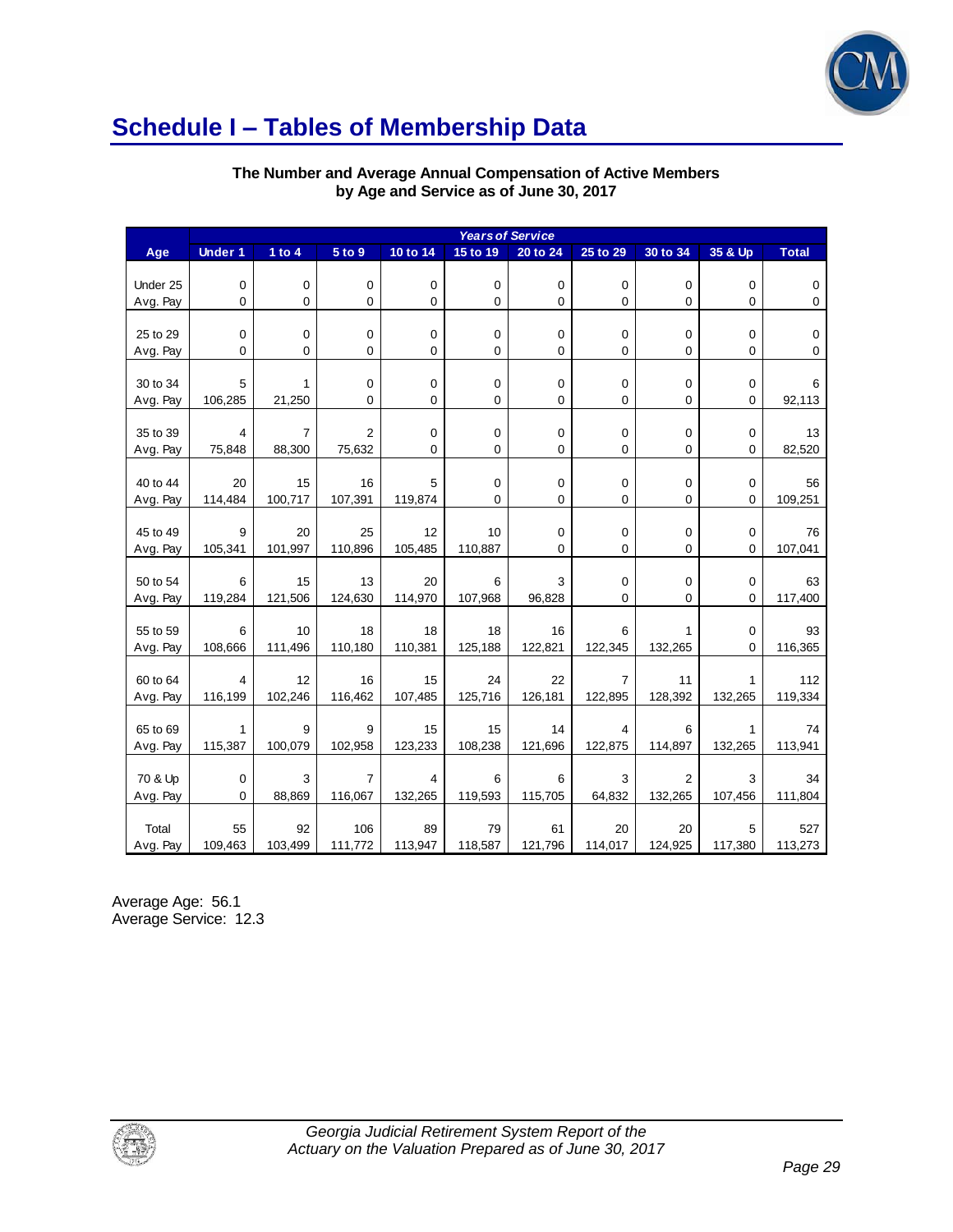

# **Schedule I – Tables of Membership Data**

| AND THEIR BENEFITS BY AGE |                             |                                        |                                          |  |  |  |  |
|---------------------------|-----------------------------|----------------------------------------|------------------------------------------|--|--|--|--|
| Age                       | <b>Number</b><br>of Members | <b>Total</b><br><b>Annual Benefits</b> | <b>Average</b><br><b>Annual Benefits</b> |  |  |  |  |
| Under 50                  | 0                           | \$<br>0                                | \$<br>$\Omega$                           |  |  |  |  |
| $50 - 54$                 | 0                           | 0                                      | 0                                        |  |  |  |  |
| $55 - 59$                 | 0                           | 0                                      | 0                                        |  |  |  |  |
| $60 - 64$                 | 36                          | 2,870,653                              | 79,740                                   |  |  |  |  |
| $65 - 69$                 | 67                          | 5,226,043                              | 78,001                                   |  |  |  |  |
| 70 - 74                   | 75                          | 5,885,561                              | 78,474                                   |  |  |  |  |
| 75 - 79                   | 54                          | 4,286,823                              | 79,386                                   |  |  |  |  |
| $80 - 84$                 | 23                          | 1,825,313                              | 79,361                                   |  |  |  |  |
| $85 - 89$                 | 13                          | 976,487                                | 75,114                                   |  |  |  |  |
| $90 - 94$                 | 3                           | 175,256                                | 58,419                                   |  |  |  |  |
| 95 & Over                 | 1                           | 77,929                                 | 77,929                                   |  |  |  |  |
| Total                     | 272                         | \$<br>21,324,065                       | \$<br>78,397                             |  |  |  |  |

### **NUMBER OF RETIRED MEMBERS AND THEIR BENEFITS BY AGE**

#### **NUMBER OF BENEFICIARIES AND THEIR BENEFITS BY AGE**

| AND THEIR BENEFITS BY AGE |                             |                                 |                                          |  |  |  |  |
|---------------------------|-----------------------------|---------------------------------|------------------------------------------|--|--|--|--|
| Age                       | <b>Number</b><br>of Members | Total<br><b>Annual Benefits</b> | <b>Average</b><br><b>Annual Benefits</b> |  |  |  |  |
| Under 50                  |                             | \$<br>5,820                     | \$<br>5,820                              |  |  |  |  |
| $50 - 54$                 | 0                           | 0                               | $\Omega$                                 |  |  |  |  |
| $55 - 59$                 |                             | 6,565                           | 6,565                                    |  |  |  |  |
| $60 - 64$                 | 5                           | 90,648                          | 18,130                                   |  |  |  |  |
| $65 - 69$                 | 10                          | 321,826                         | 32,183                                   |  |  |  |  |
| 70 - 74                   | 8                           | 287,801                         | 35,975                                   |  |  |  |  |
| 75 - 79                   | 11                          | 449,084                         | 40,826                                   |  |  |  |  |
| $80 - 84$                 | 18                          | 631,164                         | 35,065                                   |  |  |  |  |
| $85 - 89$                 | 9                           | 288,978                         | 32,109                                   |  |  |  |  |
| $90 - 94$                 | 10                          | 327,722                         | 32,772                                   |  |  |  |  |
| 95 & Over                 | 0                           | 0                               | 0                                        |  |  |  |  |
| Total                     | 73                          | \$<br>2,409,608                 | \$<br>33,008                             |  |  |  |  |

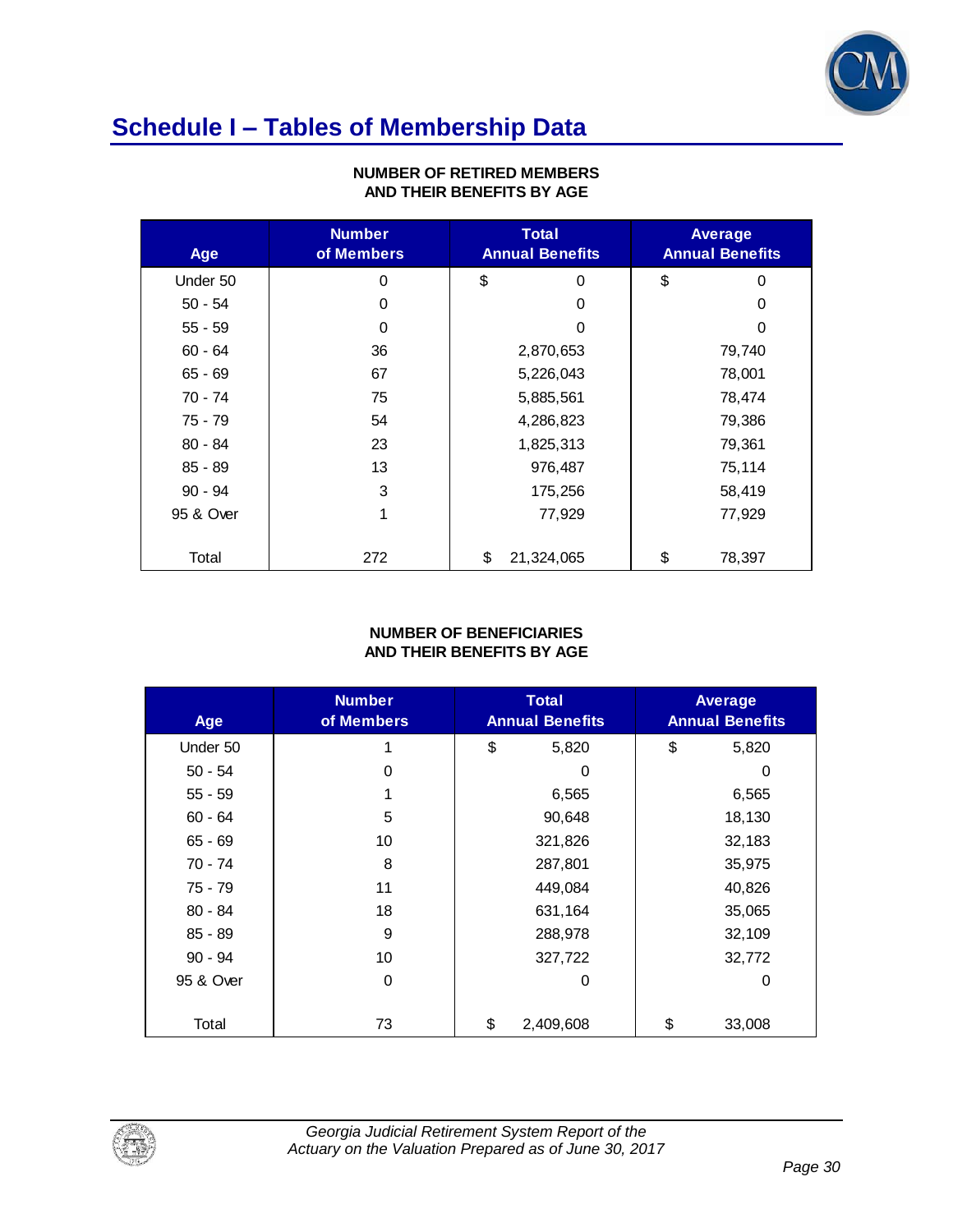

## **Schedule I – Tables of Membership Data**

| AND THEIR DENEFTIS BT AGE |                             |                                          |              |  |  |  |
|---------------------------|-----------------------------|------------------------------------------|--------------|--|--|--|
| Age                       | <b>Number</b><br>of Members | <b>Average</b><br><b>Annual Benefits</b> |              |  |  |  |
| Under 50                  | 0                           | \$<br>O                                  | \$<br>0      |  |  |  |
| $50 - 54$                 | 0                           | ი                                        | 0            |  |  |  |
| $55 - 59$                 |                             | 57,482                                   | 57,482       |  |  |  |
| $60 - 64$                 | 0                           | 0                                        | 0            |  |  |  |
| $65 - 69$                 | 0                           | O                                        | 0            |  |  |  |
| 70 - 74                   | 1                           | 56,768                                   | 56,768       |  |  |  |
| 75 - 79                   | 0                           | 0                                        | 0            |  |  |  |
| $80 - 84$                 | 0                           | 0                                        | 0            |  |  |  |
| $85 - 89$                 | 0                           | 0                                        | 0            |  |  |  |
| $90 - 94$                 | 0                           | 0                                        | 0            |  |  |  |
| 95 & Over                 | 0                           | 0                                        | 0            |  |  |  |
|                           |                             |                                          |              |  |  |  |
| Total                     | $\overline{2}$              | \$<br>114,250                            | \$<br>57,125 |  |  |  |

### **NUMBER OF DISABLED RETIREES AND THEIR BENEFITS BY AGE**

#### **NUMBER OF DEFERRED VESTED MEMBERS AND THEIR BENEFITS BY AGE**

| AND THEIR BENEFITS BY AGE |                             |                                        |    |                                          |  |  |  |
|---------------------------|-----------------------------|----------------------------------------|----|------------------------------------------|--|--|--|
| Age                       | <b>Number</b><br>of Members | <b>Total</b><br><b>Annual Benefits</b> |    | <b>Average</b><br><b>Annual Benefits</b> |  |  |  |
| Under 45                  |                             | \$<br>57,205                           | \$ | 57,205                                   |  |  |  |
| 45-49                     | 4                           | 183,083                                |    | 45,771                                   |  |  |  |
| 50-54                     | 3                           | 159,434                                |    | 53,145                                   |  |  |  |
| 55-59                     | 11                          | 509,029                                |    | 46,275                                   |  |  |  |
| 60-64                     | 6                           | 115,227                                |    | 19,204                                   |  |  |  |
| 65 & Over                 | 0                           | 0                                      |    | 0                                        |  |  |  |
|                           |                             |                                        |    |                                          |  |  |  |
| Total                     | 25                          | \$<br>1,023,978                        | \$ | 40,959                                   |  |  |  |